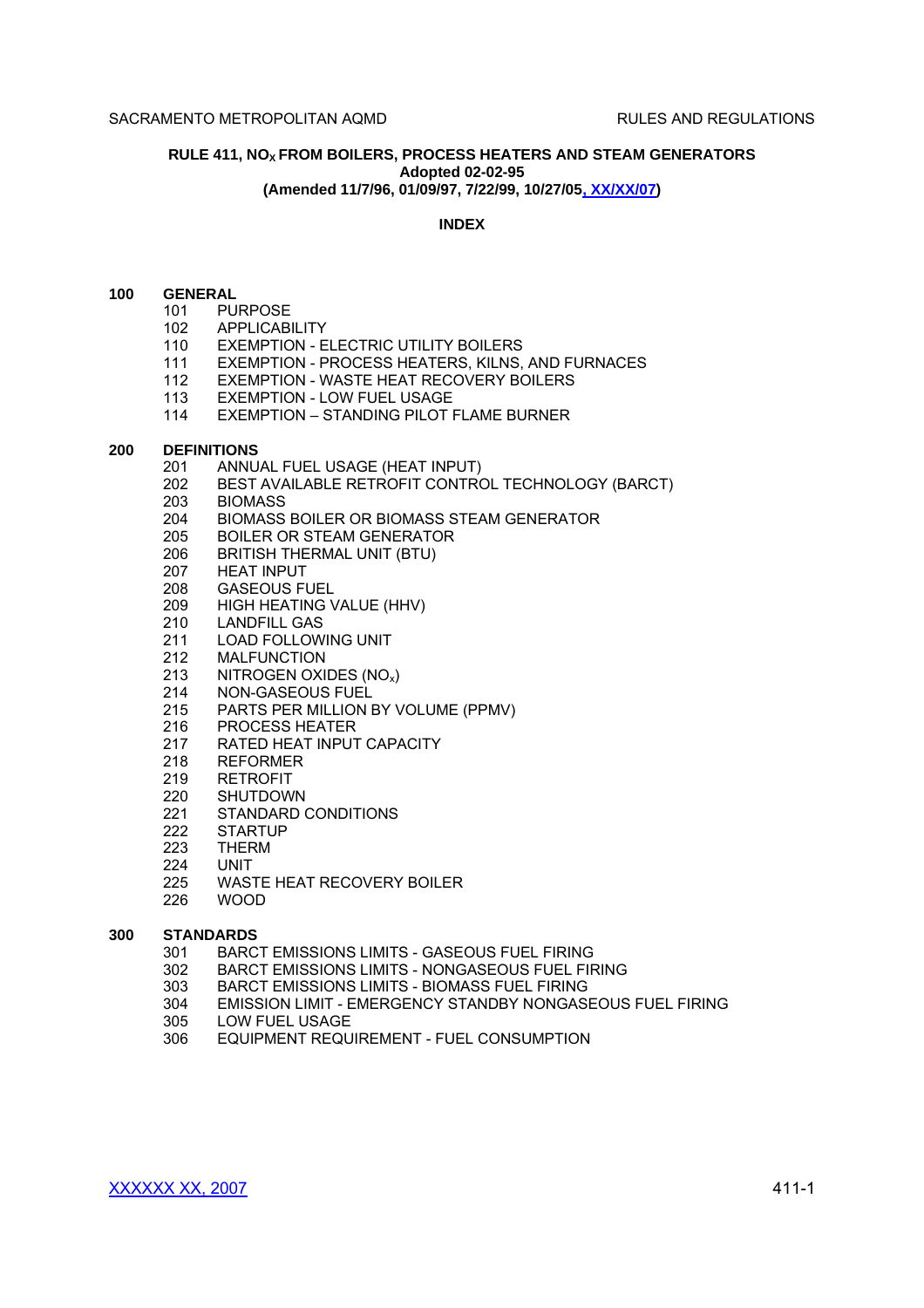# **400 ADMINISTRATIVE REQUIREMENTS**

- 401 LOW FUEL USAGE<br>402 REPORTING TUN
- 402 REPORTING TUNE-UP VERIFICATION<br>403 SOURCE TESTING FREQUENCY
- 403 SOURCE TESTING FREQUENCY<br>404 SOURCE TESTING PROTOCOL
- 404 SOURCE TESTING PROTOCOL<br>405 LOSS OF EXEMPTION
- LOSS OF EXEMPTION
- 406 ADMINISTRATIVE REQUIREMENTS FOR LOAD FOLLOWING UNITS
- 407 COMPLIANCE SCHEDULE

### **500 MONITORING AND RECORDS**

- 501 TEST METHODS
- 502 RECORDKEEPING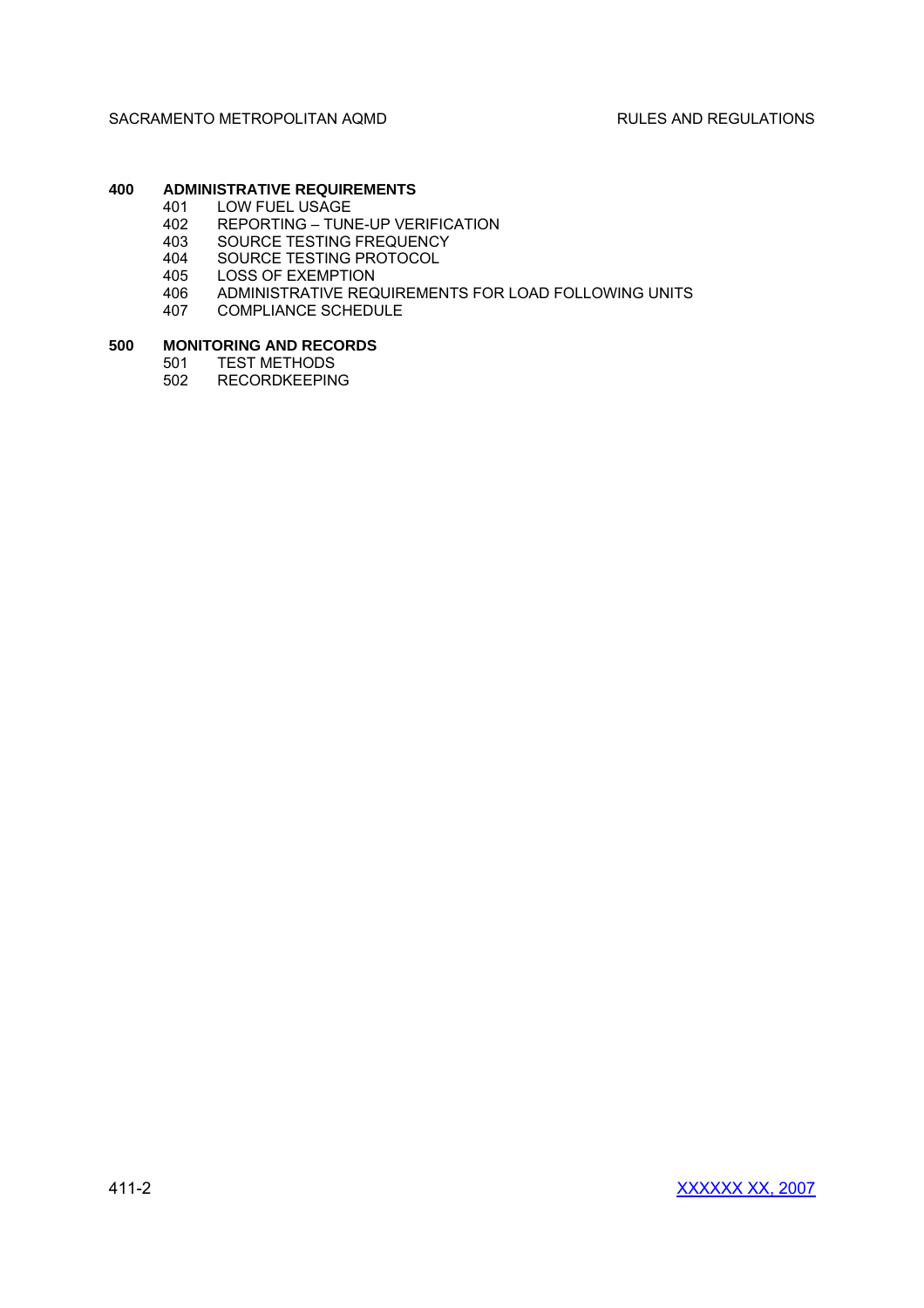#### **100 GENERAL**

- 101 **PURPOSE:** To limit  $NO<sub>x</sub>$  and CO emissions from boilers, steam generators, and process heaters.
- 102 **APPLICABILITY:** The requirements of this Rule shall apply to units (i.e., boilers, steam generators and process heaters) fired on gaseous or nongaseous fuels with a rated heat input capacity of 1 million Btu per hour or greater.
- 110 **EXEMPTION ELECTRIC UTILITY BOILERS:** The requirements of this Rule shall not apply to any unit that is exclusively used by an electric utility to generate electricity.
- 111 **EXEMPTION PROCESS HEATERS, KILNS, AND FURNACES:** The requirements of this Rule shall not apply to process heaters, kilns, and furnaces where the products of combustion come into direct contact with the material to be heated.
- 112 **EXEMPTION WASTE HEAT RECOVERY BOILERS:** The requirements of this Rule shall not apply to waste heat recovery boilers.

# 113 **EXEMPTION - LOW FUEL USAGE:**

- 113.1 The requirements of Sections 301 and 302 that are effective May 31, 1997, and 303 and 304 shall not apply to any unit rated at 5 million Btu per hour input or greater that uses less than 90,000 therms per year of fuel provided that the owner or operator complies with one of the requirements listed in Section 305. If the fuel usage for any unit claiming this exemption exceeds or equals 90,000 therms in any calendar year, then the unit must be operated in compliance with the applicable NOx and CO emission limits in Sections 301 through 304. This exemption applies only to owners or operators that applied for use of this exemption on or before May 31, 1997, and received approval pursuant to Rule 201 - General Permit Requirements. Additionally, any unit exempt pursuant to this section must comply with the recordkeeping requirements in Section 502.
- 113.2 a. The requirements of Sections 301 and 302 that are effective pursuant to the applicable schedule in Section 407, shall not apply to any unit with annual usage below the applicable level in the table below

| <b>Boiler Size</b><br>(mmBtu/hr) | <b>Annual Fuel Usage</b><br>(therms/yr) |
|----------------------------------|-----------------------------------------|
| $1 - 2.5$                        | 40.000                                  |
| $\geq$ 2.5 - <5                  | 70,000                                  |
| $≥5 - < 100$                     | 200,000                                 |
| >100                             | 300,000                                 |

if the owner or operator of the unit complies with all of the following:

- 1. The operational requirement in An owner or operator of a unit that is exempt pursuant to this section shall comply with Section 305.1 or 305.2;
- 2. The unit was installed prior to October 27, 2005, or installed after October 27, 2005 and permit application deemed complete prior to October 27, 2005;
- 3. The monitoring requirement in Section 306.2;
- 4. The recordkeeping requirements in Section 502; and
	- Additionally, any owner or operator claiming this exemption shall submit to the District prior to October 27, 2006 a A complete application for Authority to Construct pursuant to Rule 201- GENERAL PERMIT REQUIREMENTS to establish fuel usage limitations is:
		-

Submitted to the District by October 27, 2006; or<br>Submitted to the District after October 27, 2006 and B. Submitted to the District after October 27,

XXXXXX XX, 2007 411-3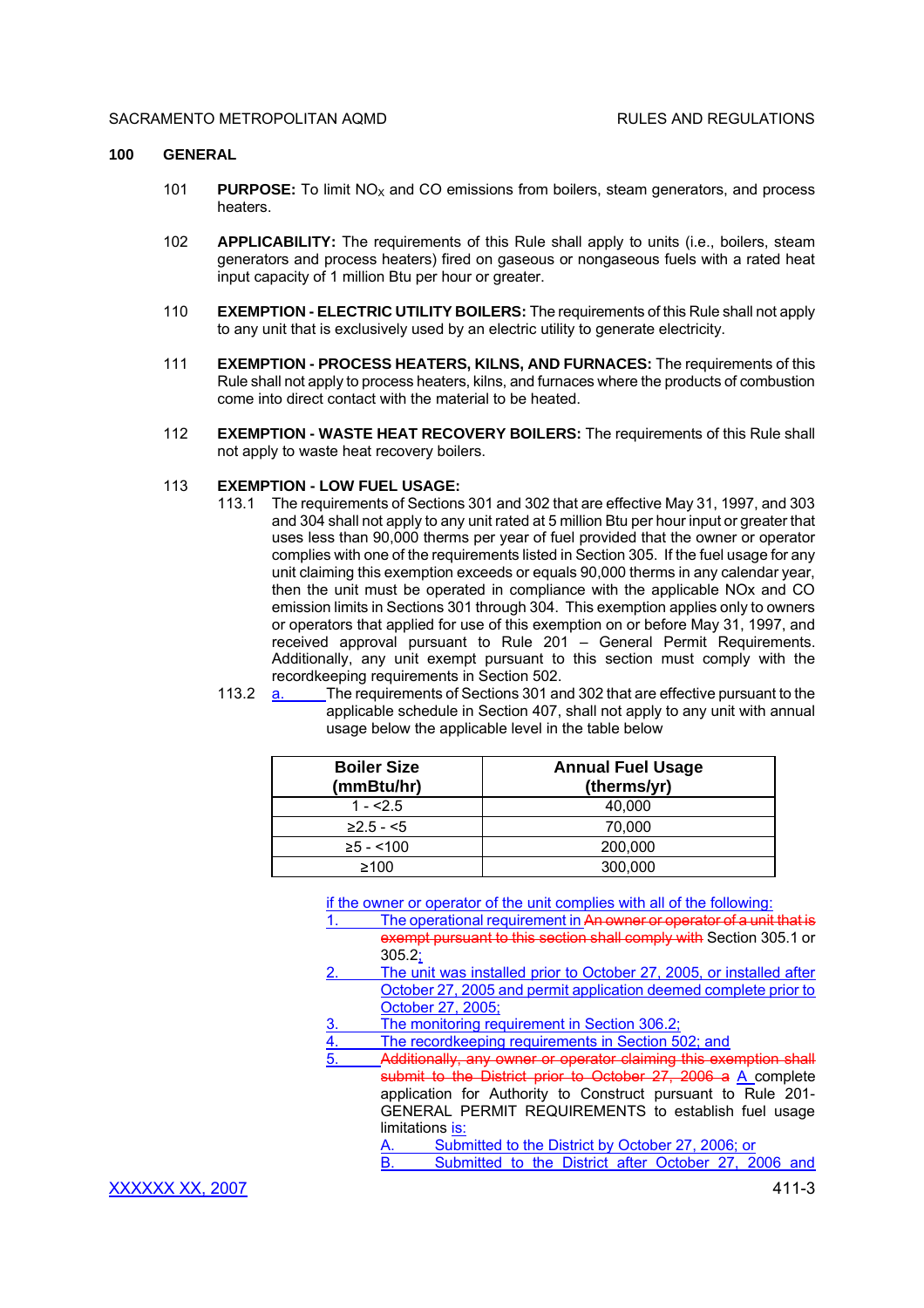## SACRAMENTO METROPOLITAN AOMD **REGULATIONS RULES AND REGULATIONS**

includes records that clearly demonstrate that the unit has operated below the low fuel usage limits established above at all times since October 27, 2006.

Any unit exempt pursuant to this section shall comply with one of the requirements listed in Section 306.2. If after October 27, 2006 the annual fuel usage for any unit exempt pursuant to this section exceeds or equals the level specified in the table below in Section 113.2.a., then the unit must comply with the requirements in Section 405.

This exemption applies only to owners or operators that applied for use of this exemption on or before October 27, 2006 and received approval pursuant to Rule 201-GENERAL PERMIT REQUIREMENTS. Additionally, any unit exempt pursuant to this section must comply with the recordkeeping requirements in Section 502.

114 **EXEMPTION – STANDING PILOT FLAME BURNER:** The NOx emission requirements in Section 301 shall not apply to a standing pilot flame burner that is used in a load following unit to sustain low steam demand. To qualify for this exemption, the standing pilot flame burner heat input rating shall not exceed 5 mmBtu/hr. Additionally, the NOx emissions from the standing pilot flame shall not exceed 30 ppmvd @ 3% O2, except for startup and shutdown periods. Any source test required by Section 403 shall include separate testing of the standing pilot flame burner for which this exemption is claimed.

# **200 DEFINITIONS**

- 201 **ANNUAL FUEL USAGE (HEAT INPUT):** The total input of fuels burned by a unit in a calendar year, as determined from the higher heating value and cumulative annual usage of each fuel.
- 202 **BEST AVAILABLE RETROFIT CONTROL TECHNOLOGY (BARCT):** Best available retrofit control technology as defined in Section 40406 of the California Health and Safety Code is "an emission limitation that is based on the maximum degree of reduction achievable, taking into account environmental, energy, and economic impacts by each class or category of sources." These limits are specified in Sections 301, 302, 303, and 304.
- 203 **BIOMASS:** Any solid, organic material used as a fuel source for boilers or steam generators including, but not limited to, wood, almond shells, or agricultural waste.
- 204 **BIOMASS BOILER OR BIOMASS STEAM GENERATOR:** A boiler or steam generator that burns a fuel containing biomass.
- 205 **BOILER OR STEAM GENERATOR:** Any external combustion equipment fired with any fuel used to produce hot water or steam, excluding waste heat recovery boilers.
- 206 **BRITISH THERMAL UNIT (BTU):** The amount of heat required to raise the temperature of one pound of water from  $59^{\circ}$ F to 60 $^{\circ}$ F at one atmosphere.
- 207 **HEAT INPUT:** The chemical heat released due to fuel combustion in a combustion unit, using the higher heating value of the fuel. This does not include the sensible heat of incoming combustion air.
- 208 **GASEOUS FUEL:** Any fuel which is a gas at standard conditions.
- 209 **HIGH HEATING VALUE (HHV):** The total heat liberated per mass or volume of fuel burned (Btu per pound, cubic foot, or gallon), when fuel and dry air at standard conditions undergo complete combustion and all resultant products are brought to their standard states at standard conditions. If certification of the HHV is not provided by the third party fuel supplier, it shall be determined by one of the test methods specified in Section 501.3.
- 210 **LANDFILL GAS:** Any gas derived through any biological process from the decomposition of waste buried within a waste disposal site.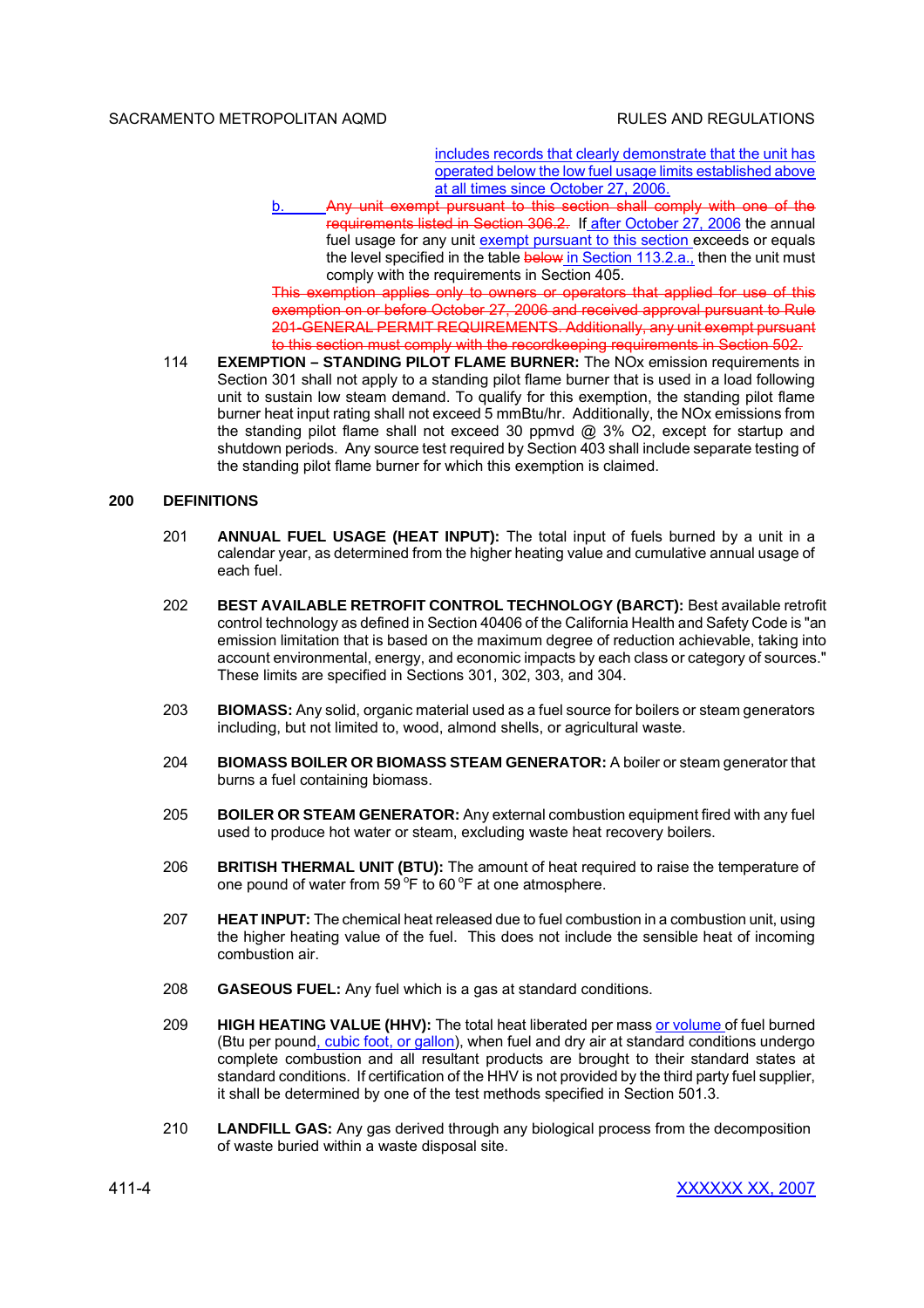## SACRAMENTO METROPOLITAN AOMD **REGULATIONS RULES AND REGULATIONS**

- 211 **LOAD FOLLOWING UNIT:** A unit with normal operational load fluctuations and requirements, imposed by fluctuations in the process(es) served by the unit, which exceed the operational response range of an Ultra-Low NOx burner system(s) operating at 9 ppmv NOx. The operator shall designate load-following units on the Permit to Operate.
- 212 **MALFUNCTION:** Any sudden and unavoidable failure of air pollution control equipment or process equipment or of a process to operate in a normal or usual manner. Failures that are caused entirely or in part by poor maintenance, careless operation, or any other preventable upset condition or preventable equipment breakdown shall not be considered malfunction.
- 213 **NITROGEN OXIDES (NO<sub>x</sub>):** The sum of nitric oxide and nitrogen dioxide in the flue gas.
- 214 **NONGASEOUS FUEL:** Any fuel which is not a gas at standard conditions.
- 215 **PARTS PER MILLION BY VOLUME (PPMV):** The ratio of the number of gas molecules of a given species, or group, to the number of millions of total gas molecules.
- 216 **PROCESS HEATER:** Any unit fired with any fuel which transfers heat from combustion gases to water or process streams, including reformers as defined in Section 218. Process heater does not include any dryer in which the material being dried is in direct contact with the products of combustion, cement or lime kilns, glass melting furnaces, or smelters.
- 217 **RATED HEAT INPUT CAPACITY:** The heat input capacity in million Btu per hour specified in the nameplate of the combustion unit. If the heat input capacity on the nameplate of the unit's burner is different than the heat input capacity on the nameplate of the unit's boiler, the heat input capacity of the burner will be used to determine rated heat input capacity. If the burner or boiler has been altered or modified such that its maximum heat input capacity is different than the heat input capacity specified on the name plate, the maximum heat input capacity shall be considered as rated heat input capacity.
- 218 **REFORMER**: A furnace in which a hydrocarbon feedstock is reacted with steam over a catalyst at high temperature to form hydrogen and lesser amounts of carbon monoxide and carbon dioxide.
- 219 **RETROFIT:** Any physical change to an emissions unit necessary for reducing NO<sub>x</sub> and CO emissions to comply with the  $NO<sub>x</sub>$  and CO emissions limits specified in Sections 301 through 304 of this rule, including, but not limited to, burner replacement, addition of emissions control equipment, and addition of oxygen trim systems. Changes in the method of operation shall not be considered as retrofit.
- 220 **SHUTDOWN:** The period of time a unit is cooled from its normal operating temperature. The shutdown period shall be limited to two hours.
- 221 **STANDARD CONDITIONS:** For the purpose of this rule, standard conditions are 68 <sup>o</sup>F and one atmosphere.
- 222 **STARTUP:** The period of time, not to exceed two hours, in which a unit is brought to its operating temperature and pressure immediately after a period in which the gas flow is shut off for a continuous period of 30 minutes or longer.
- 223 **THERM:** One hundred thousand (100,000) Btu's.
- 224 **UNIT:** Any boiler, including steam generator, as defined in Section 204 or Section 205, or process heater, as defined in Section 216.
- 225 **WASTE HEAT RECOVERY BOILER:** A device that recovers normally unused energy and converts it to usable heat. Waste heat recovery boilers incorporating duct or supplemental burners that are designed to supply 50 percent or more of the total rated heat input capacity of the waste heat recovery boiler are not considered waste heat recovery boilers, but are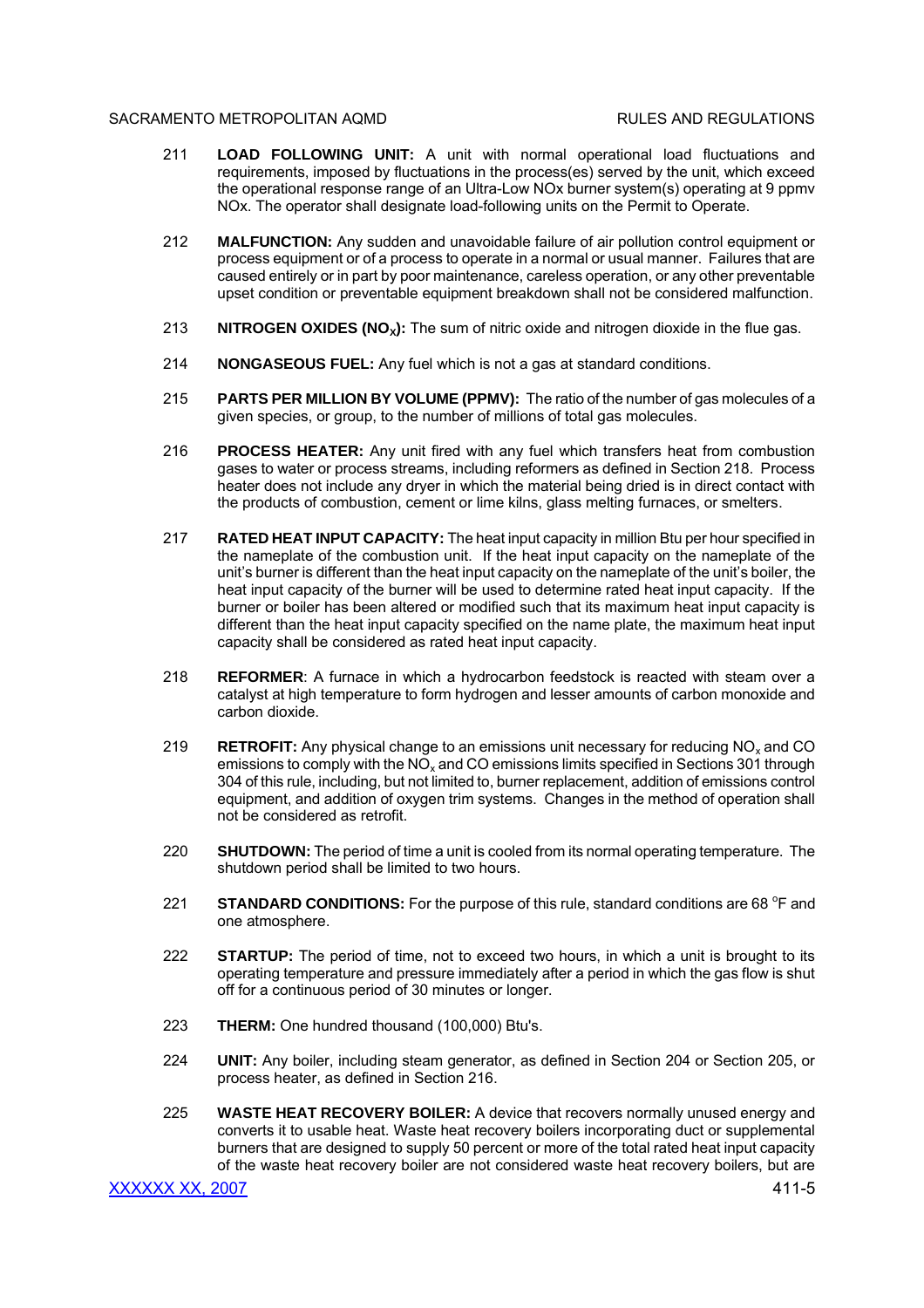considered boilers. Waste heat recovery boilers are also referred to as heat recovery steam generators.

226 **WOOD:** Wood, wood residue, bark, or any derivative fuel or residue thereof, in any form, including but not limited to sawdust, dust from sanding, wood chips, scraps, slabs, millings, shavings, and processed pellets made from wood or other forest residues.

## **300 STANDARDS**

301 **BARCT EMISSIONS LIMITS - GASEOUS FUEL FIRING:** Except as provided in Section 113, the  $NO<sub>x</sub>$  and CO emissions from any unit shall not exceed the limits specified in the table below. The NOx and CO emission limits shall be measured as parts per million by volume on a dry basis, as determined pursuant to Section 501, and corrected to three percent oxygen, when firing on gaseous fuels.

|                                                                                                             | <b>Effective</b><br>May 31, 1997                   |                                                   | <b>Effective</b><br>(See Section 407)                |                                                |
|-------------------------------------------------------------------------------------------------------------|----------------------------------------------------|---------------------------------------------------|------------------------------------------------------|------------------------------------------------|
| <b>Unit Size/Description</b><br>mmBtu/hr Input                                                              | <b>NOx</b><br>Limit<br>ppmvd@<br>3% O <sub>2</sub> | <b>CO</b><br>Limit<br>ppmvd@<br>3% O <sub>2</sub> | <b>NOx</b><br>Limit<br>ppmvd@3<br>$%$ O <sub>2</sub> | <b>CO Limit</b><br>ppmvd@<br>3% O <sub>2</sub> |
| Greater than or equal to 1 and less<br>than 5                                                               |                                                    |                                                   | 30                                                   | 400                                            |
| Greater than or equal to 5 and less<br>than or equal to 20                                                  | 30                                                 | 400                                               | 15                                                   | 400                                            |
| Greater than 20                                                                                             | 30                                                 | 400                                               | 9                                                    | 400                                            |
| <b>Gas Fired Reformer Furnaces</b>                                                                          | 30                                                 | 400                                               | 30                                                   | 400                                            |
| Greater than or equal to 5 and fired<br>on landfill gas or a combination of<br>landfill gas and natural gas | 30                                                 | 400                                               | 15                                                   | 400                                            |
| Load Following Units greater than or<br>equal to 5 mmBtu/hr input                                           | 30                                                 | 400                                               | 15                                                   | 400                                            |

302 **BARCT EMISSIONS LIMITS - NONGASEOUS FUEL FIRING:** Except as provided in Section 113, the  $NO<sub>x</sub>$  and CO emissions from any unit shall not exceed the limits specified in the table below. The NOx and CO emission limits shall be measured as parts per million by volume on a dry basis, as determined pursuant to Section 501, and corrected to three percent oxygen, when firing on nongaseous fuels.

| <b>Unit Size/Description</b>                  | <b>Effective</b><br>May 31, 1997   |                                   | <b>Effective</b><br>(See Section 407)          |                                               |  |
|-----------------------------------------------|------------------------------------|-----------------------------------|------------------------------------------------|-----------------------------------------------|--|
| mmBtu/hr Input                                | <b>NOx Limit</b><br>ppmvd@3%<br>Ο2 | <b>CO Limit</b><br>ppmvd@3%<br>Ο2 | <b>NOx Limit</b><br>ppmvd@3%<br>O <sub>2</sub> | <b>CO Limit</b><br>ppmvd@3%<br>O <sub>2</sub> |  |
| Greater than or equal to 1<br>and less than 5 |                                    |                                   | 40                                             | 400                                           |  |
| Greater than or equal to 5                    | 40                                 | 400                               | 40                                             | 400                                           |  |

# 303 **BARCT EMISSIONS LIMITS - BIOMASS FUEL FIRING**

- 303.1 **NO<sub>x</sub> Emissions:** Except as provided in Section 113.1, the NO<sub>x</sub> emissions from any unit shall not exceed 70 parts per million by volume on a dry basis, as determined pursuant to Section 501, corrected to twelve percent carbon dioxide (70 ppmvd @ 12%  $CO<sub>2</sub>$ ), when firing on biomass fuels.
- 303.2 **CO Emissions:** Except as provided in Section 113.1, the CO emissions from any unit shall not exceed 400 parts per million by volume on a dry basis, as determined pursuant to Section 501, corrected to twelve percent carbon dioxide (400 ppmvd @ 12%  $CO<sub>2</sub>$ ), when firing on biomass fuels.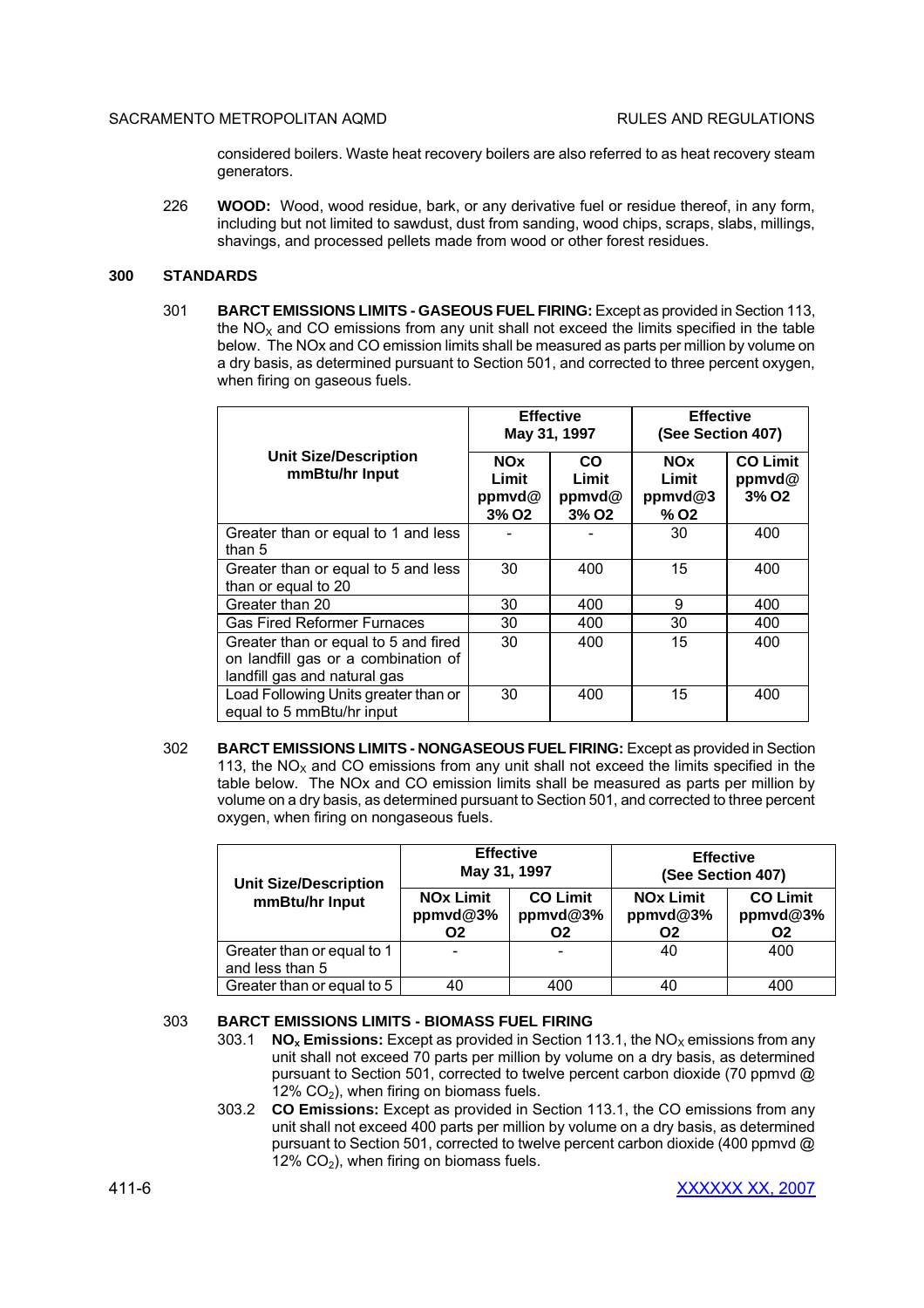## 304 **EMISSION LIMIT - EMERGENCY STANDBY NONGASEOUS FUEL FIRING**

- 304.1 **NO<sup>x</sup> Emissions:** The NO<sup>x</sup> emissions from any unit which normally burns gaseous fuel but burns nongaseous fuel only during emergency interruption of gaseous fuel supply by the serving utility shall not exceed 150 parts per million by volume on a dry basis as determined pursuant to Section 501, corrected to three percent oxygen (150 ppmvd  $@3\% O_2$ ), when firing on nongaseous fuel. Operation of the unit under this Section shall not exceed 168 hours per calendar year, excluding equipment and emission testing time, not exceeding 48 hours per calendar year.
- 305 **LOW FUEL USAGE:** Any unit exempted pursuant to Section 113 shall meet one of the following conditions:
	- 305.1 The unit shall be operated in a manner that maintains stack-gas oxygen concentrations at less than or equal to 3.00 % by volume on a dry basis; or
	- 305.2 The unit shall be tuned at least once per year by a qualified technician. If the unit is not operational for the entire calendar year, then no tune-up shall be required until re-startup of the unit. The tune-up shall be performed in accordance with the procedure described in ATTACHMENT A.

# 306 **EQUIPMENT REQUIREMENT - FUEL CONSUMPTION**

- 306.1 Owners or operators of units subject to the requirements of Section 304 shall install a non-resetting totalizing hour meter on each unit, or shall install a computerized tracking system that maintains a continuous daily record of hours of operation when the boiler is operated on nongaseous fuel.
- 306.2 Owners or operators of units exempt from the NOx and CO requirements in Sections 301 through 303 pursuant to Section 113 because of low fuel usage shall:
	- a. Install a non-resetting totalizing fuel meter in the fuel line for each fuel burned. Each unit serviced by the fuel line shall have a meter installed to monitor fuel consumption. If a volumetric flow meter is installed, it must compensate for pressure and temperature using integral gauges; or
	- b. Install a non-resetting totalizing hour meter. This requirement shall apply to each unit. In this case, the fuel usage shall be calculated by multiplying the number of operating hours for the unit by the maximum fuel usage for the unit as specified by the unit manufacturer; or
	- c. Install a computerized tracking system that maintains a continuous daily record of hours of operation and/or fuel consumption rate for each fuel line. This requirement shall apply to each unit serviced by a fuel line. If only hours of operation are recorded, the fuel usage shall be calculated by multiplying the number of operating hours for the unit by the maximum fuel usage for the unit as specified by the unit manufacturer. If both hours of operation and fuel consumption rate are recorded, the actual recorded fuel consumption rate shall be integrated over the actual number of hours operated to determine total fuel usage.

# **400 ADMINISTRATIVE REQUIREMENTS**

## 401 **LOW FUEL USAGE:**

- 401.1 The owner or operator of any unit claiming exemption pursuant to Section 113.1 that is required to install new fuel consumption monitoring equipment must comply with Section 306 by January 22, 2000. New fuel consumption equipment is required when one fuel meter, hour meter, or computerized tracking system serves multiple boilers and/or other equipment prior to July 22, 1999.
- 401.2 The owner or operator of any unit claiming exemption pursuant to Section 113.2 that is required to install new fuel consumption monitoring equipment must comply with Section 306 by October 27, 2007.
- 402 **REPORTING TUNE-UP VERIFICATION:** The owner or operator of units subject to the requirements of Section 305.2 shall submit to the Air Pollution Control Officer a tune-up verification report or a verification of inactivity not less than once every calendar year for each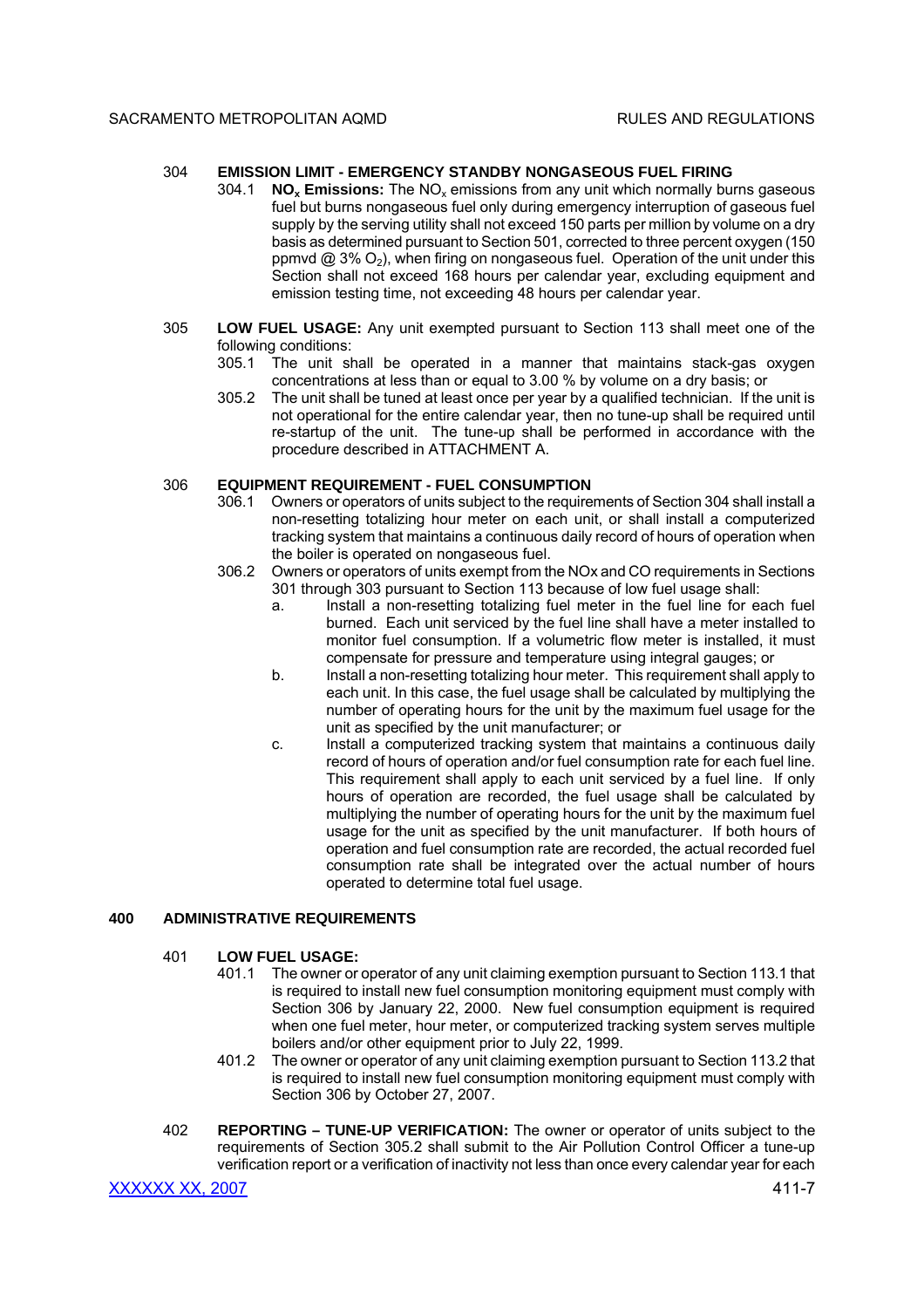unit.

- 403 **SOURCE TESTING FREQUENCY:** The owner or operator of units subject to the emissions limits set forth in Sections 301 through 303 shall perform emissions source testing using the test methods specified in Section 501 of this rule according to the following schedule and maintain records as provided in Section 502:
	- 403.1 Except as provided in Section 405.2, an initial source test to verify compliance with the NOx and CO emission limits effective **[See Section 407 for specific compliance dates]** listed in Sections 301 and 302 shall be conducted by the full compliance date specified in Section 407;
	- 403.2. Any unit with a rated heat capacity of 20 million Btu per hour or greater shall be tested once every calendar year.
	- 403.3. Any unit with a rated heat capacity greater than or equal to 5 million Btu per hour but less than 20 million Btu per hour shall be tested once every second calendar year.
	- 403.4 **Small Units:** Any unit with a rated heat capacity greater than or equal to 1 million Btu per hour input and less than 5 million Btu per hour input shall be required to be tested to verify compliance with the NOx and CO emission limits pursuant to Section 403.1. As an alternative to testing, the owner or operator of a unit subject to the requirements of this section may use a portable analyzer as part of an Air Pollution Control Officer approved alternate emissions monitoring system. The portable analyzer shall meet the specification standards in Attachment B.
		- a. At least thirty days prior to the portable analyzer test, the owner or operator shall notify the Air Pollution Control Officer of the exact date and time of the test.
	- 403.5 Any unit that is equipped with a continuous emission monitoring system (CEMs) shall conduct accuracy testing using the methods specified in Section 501 of this rule once every calendar year.

# 404 **SOURCE TESTING PROTOCOL:**

- 404.1 **Source Tests:** At least 30 days prior to the scheduled source test date, the owner or operator of a unit subject to this rule shall submit a source test plan to the Air Pollution Control Officer. At least seven days prior to the source test, the owner or operator shall notify the Air Pollution Control Officer of the exact date and time of the source test. A final source test report, and the applicable source test observation and evaluation fee as authorized under Rule 301, shall be submitted to the Air Pollution Control Officer within 60 days following the actual source test date.
- 404.2 **Portable Analyzer:** Emission readings using a portable analyzer pursuant to Section 403.4 shall be averaged over a 15 consecutive-minute period by either taking a cumulative 15-consecutive-minute sample reading or by taking at least five (5) readings evenly spaced over the 15-consecutive-minute period. If the results of the portable analyzer show that the NOx emissions from the unit exceed the allowable limits in Section 300, then the unit will be required to be source tested no later than 60 days from the date of discovering such exceedance.
- 405 **LOSS OF EXEMPTION**: If any unit with a Permit to Operate issued pursuant to Rule 201- GENERAL PERMIT REQUIREMENTS approving an exemption from the requirements in Sections 301 or 302 pursuant to Section 113.2 exceeds or equals the levels specified in the table in Section 113.2 in any calendar year after October 27, 2006**,** the owner or operator shall:
	- 405.1 Maintain compliance with the requirements of Section 305 until compliance is demonstrated with Section 301 or 302; and
	- 405.2 Within 12 months after the end of the calendar year during which the unit exceeded or equaled the fuel usage exemption level, conduct an initial source test and demonstrate compliance with Section 301 or 302. The unit will subsequently not qualify for exemption pursuant to Section 113.2.
- 406 **ADMINISTRATIVE REQUIREMENTS FOR LOAD FOLLOWING UNITS:** The owner or operator of a load following unit shall submit to the Air Pollution Control Officer with their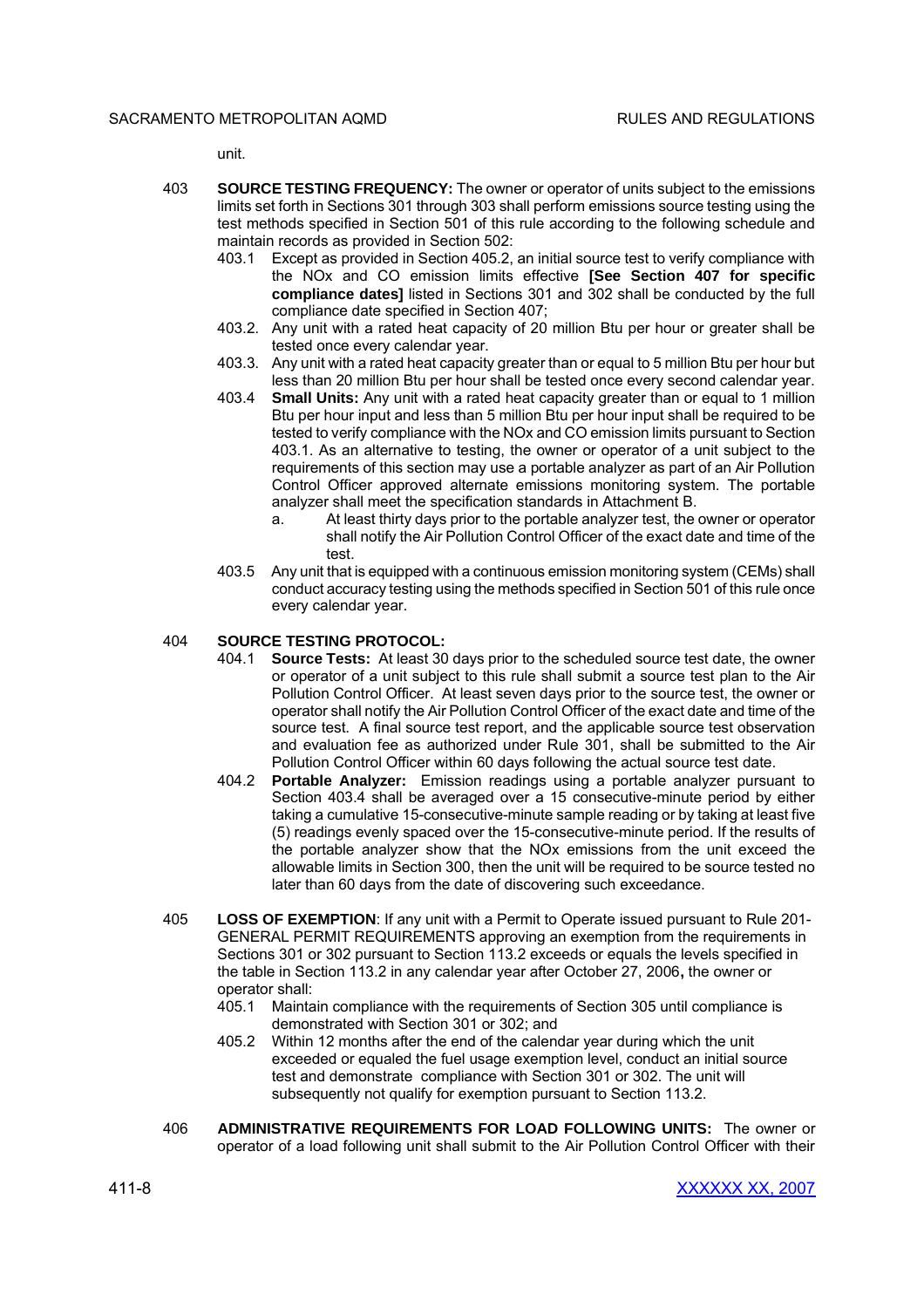authority to construct application the following information to demonstrate that the unit(s) qualify as load-following:

- 406.1. Technical data such as steam demand charts or other information to demonstrate the normal operational load fluctuations and requirements of the unit;
- 406.2. Technical data showing the operational response range of all reasonably available Ultra-Low NOx burner system(s) operating at 9 ppmv NOx; and
- 406.3. Technical data demonstrating that the unit(s) are designed and operated to optimize the use of base-loaded units in conjunction with the load-following unit(s).
- 407 **COMPLIANCE SCHEDULE:** An owner or operator of any unit subject to Section 301 or 302 on or after October 27, 2005 shall comply with this Rule in accordance with the following schedules.
	- 407.1 Except as provided in Section 407.2 and 407.3, for units installed prior to October 27, 2005 and permit application deemed complete by the Air Pollution Control Officer prior to October 27, 2005, or installed after October 27, 2005 and permit application deemed complete prior to October 27, 2005:

| <b>Number of Units</b><br>subject to<br><b>Sections 301</b><br>through 304 | <b>Number of these</b><br>units required to<br>be in full<br>compliance by<br>October 27, 2007 | <b>Number of these</b><br>units required to be<br>in full compliance<br>by October 27, 2008 | Number of these<br>units required to be<br>in full compliance by<br>October 27, 2009 |
|----------------------------------------------------------------------------|------------------------------------------------------------------------------------------------|---------------------------------------------------------------------------------------------|--------------------------------------------------------------------------------------|
| 1 or 2                                                                     |                                                                                                |                                                                                             | N/A                                                                                  |
|                                                                            |                                                                                                |                                                                                             |                                                                                      |
|                                                                            |                                                                                                |                                                                                             |                                                                                      |
| 5 or 6                                                                     |                                                                                                |                                                                                             |                                                                                      |
| More than 6                                                                | 25% of these units                                                                             | 75% of these units                                                                          | 100% of these units                                                                  |

**Note:** Full Compliance identifies the date by which the owner shall demonstrate that each unit is in compliance with this rule.

- 407.2 For units installed after October 27, 2005 and permit application deemed complete by the Air Pollution Control Officer after October 27, 2005: date of installation.
- 407.3 For units installed prior to October 27, 2005 and permit application deemed complete by the Air Pollution Control Officer after October 27, 2005: October 27, 2006.

# **500 MONITORING AND RECORDS**

## 501 **TEST METHODS**

# 501.1 **GASEOUS EMISSIONS: SOURCE TEST**:

- a. Compliance with the  $NO<sub>x</sub>$  and CO emission requirements and the stack gas oxygen requirements of Sections 301 through 304 shall be determined using the test methods specified below. All emissions determinations shall be made in the as-found operating condition, except no compliance determination shall be established during unit startup as defined in Section 222, or shutdown as defined in Section 220. Tests shall be conducted while units are operating at a firing rate that is as close as physically possible to the unit's rated heat input capacity. Tests shall be conducted for three 40 minute runs. Results shall be averaged over the three test periods. Test reports shall include the operational characteristics of all flue-gas  $NO<sub>x</sub>$ reduction equipment.
	- 1. Oxide of Nitrogen ARB Method 100 or EPA Method 7E.
	- 2. Carbon Monoxide ARB Method 100 or EPA Method 10.
	- 3. Stack Gas Oxygen ARB Method 100 or EPA Method 3A.
	- 4. Carbon Dioxide ARB Method 100 or EPA Method 3A.
- b. A scheduled source test may not be discontinued solely due to the failure of one or more runs to meet applicable standards.
- c. In the event that a sample is accidentally lost or conditions occur in which one of the three runs must be discontinued because of one of the following

XXXXXX XX, 2007 411-9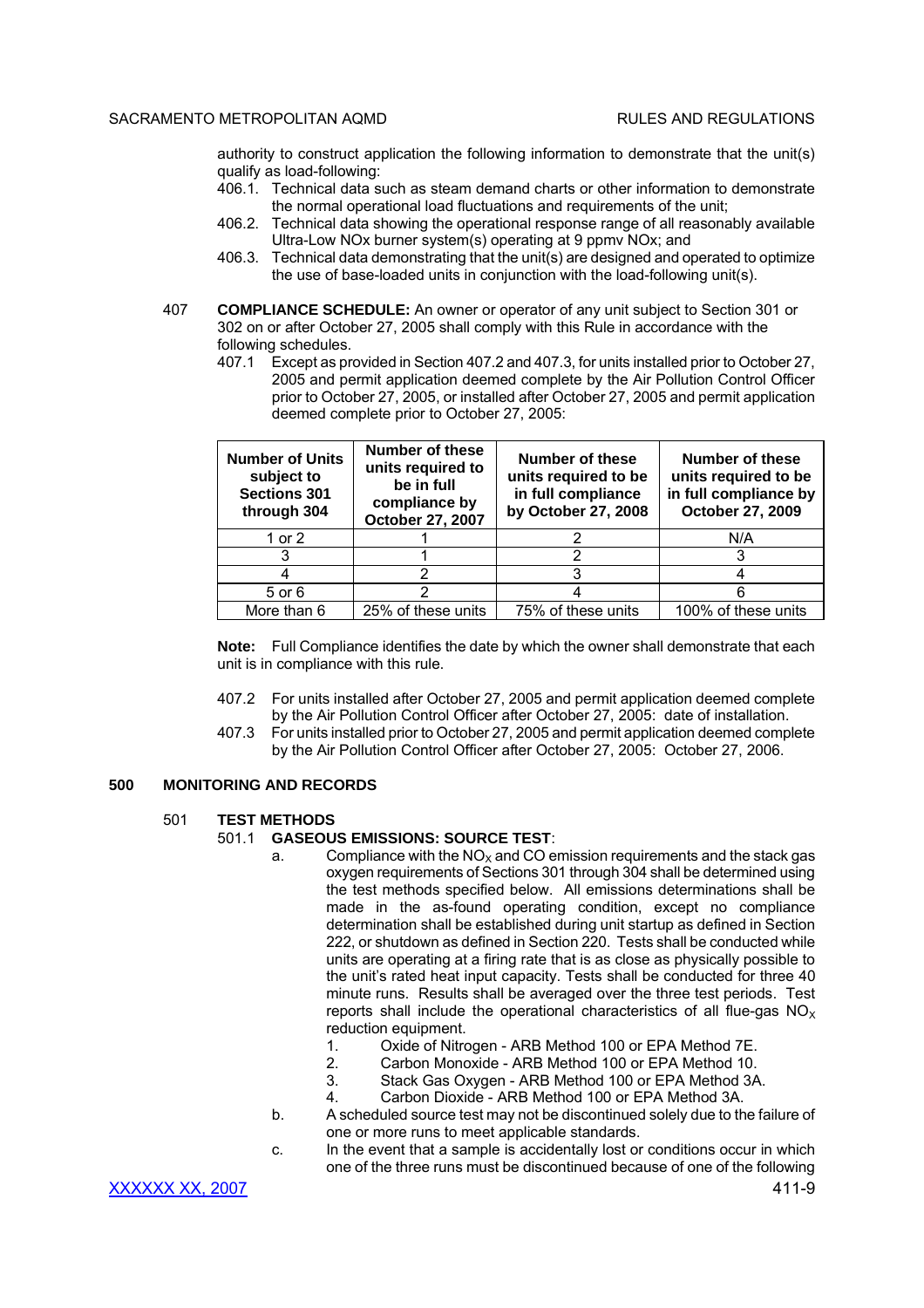reasons, then compliance may be determined using the average of the other two runs:

- 1. Forced shutdown; or
- 2. Failure of an irreplaceable portion of the sampling train; or
- 3. Extreme meteorological conditions presenting a hazard to the sampling team; or
- 4. Other circumstances beyond the owner or operators control as determined by the Air Pollution Control Officer.
- d. A source test not conducted pursuant to the source test methods listed in Section 501.1(a) may be rejected and the test report determined to be invalid.
- 501.2 **GASEOUS EMISSIONS: CONTINUOUS EMISSIONS MONITORING SYSTEMS (CEMS):** Compliance with NOx emission requirements specified in Sections 301 through 304 may also be determined using CEMS. All emissions determinations shall be made in the as-found operating condition, except no compliance determination shall be established during unit startup as defined in Section 222, or shutdown as defined in Section 220. Where the unit(s) are equipped with CEMS:
	- a. **General:** All CEMS must be installed according to the procedures specified in 40CFR60.13g. All CEMS shall be installed such that a representative measurement of emissions is obtained. Additional procedures for the location of CEMS found in 40CFR60 Appendix B shall be used. The data recorder for CEMS shall be in operation at all times the unit is operated.
	- b. **Cycle time:** The owner or operator of any unit using a continuous emission monitoring system (CEM) shall ensure that the CEM system completes a minimum of one cycle of operation (sampling, analyzing, and data recording) for each successive 15 minute period.
	- c. **Calibration:** Zero and span shall be checked once every 24 hours. The CEMS shall be calibrated in accordance with the manufacturer's specifications.
	- d. **Averaging:** The data recorded during periods of calibration checks, zero and span adjustments shall not be included in averaging for compliance determinations. Compliance shall be determined on an hourly basis using the average of the 3 previous 1 hour average emissions concentrations. The 1-hour average emissions concentration shall be determined from at least two data points recorded by the CEMs.
	- e. **Accuracy Testing:** Accuracy testing of Continuous Emission Monitoring Systems shall be conducted using a relative accuracy test audit pursuant to 40CFR60 Appendix F.
- 501.3 **HIGH HEAT VALUE:** HHV shall be determined by one of the following test methods:
	- a. ASTM D 2015-85 for solid fuels; or
	- b. ASTM D 240-02 or ASTM D 3282-88 for liquid hydrocarbon fuels; or
	- c. ASTM D 1826-94, or ASTM D 1945-96 in conjunction with ASTM D 3588-89 for gaseous fuels.

# 502 **RECORDKEEPING**

- 502.1 The owner or operator of units subject to the requirements of Section 304 and 306.1 shall monitor and record for each unit the cumulative calendar year hours of operation on each emergency standby non-gaseous fuel.
- 502.2 The owner or operator of units exempt pursuant to Section 113 and subject to the requirements of Sections 305 and 306.2a or 306.2c for fuel consumption shall record for each unit the HHV and the calendar year gaseous and non-gaseous fuel usage.
- 502.3 The owner or operator of units exempt pursuant to Section 113 and subject to the requirements of Sections 305 and 306.2b or 306.2c for hours of operation shall record for each unit the HHV, calendar year hours of operation, and the calendar year calculated fuel usage.
- 502.4 An owner or operator subject to the requirements in Section 403.4 using a portable analyzer to verify compliance with the NOx and CO emission limits shall keep records of the measured NOx and CO emissions, and all data as specified in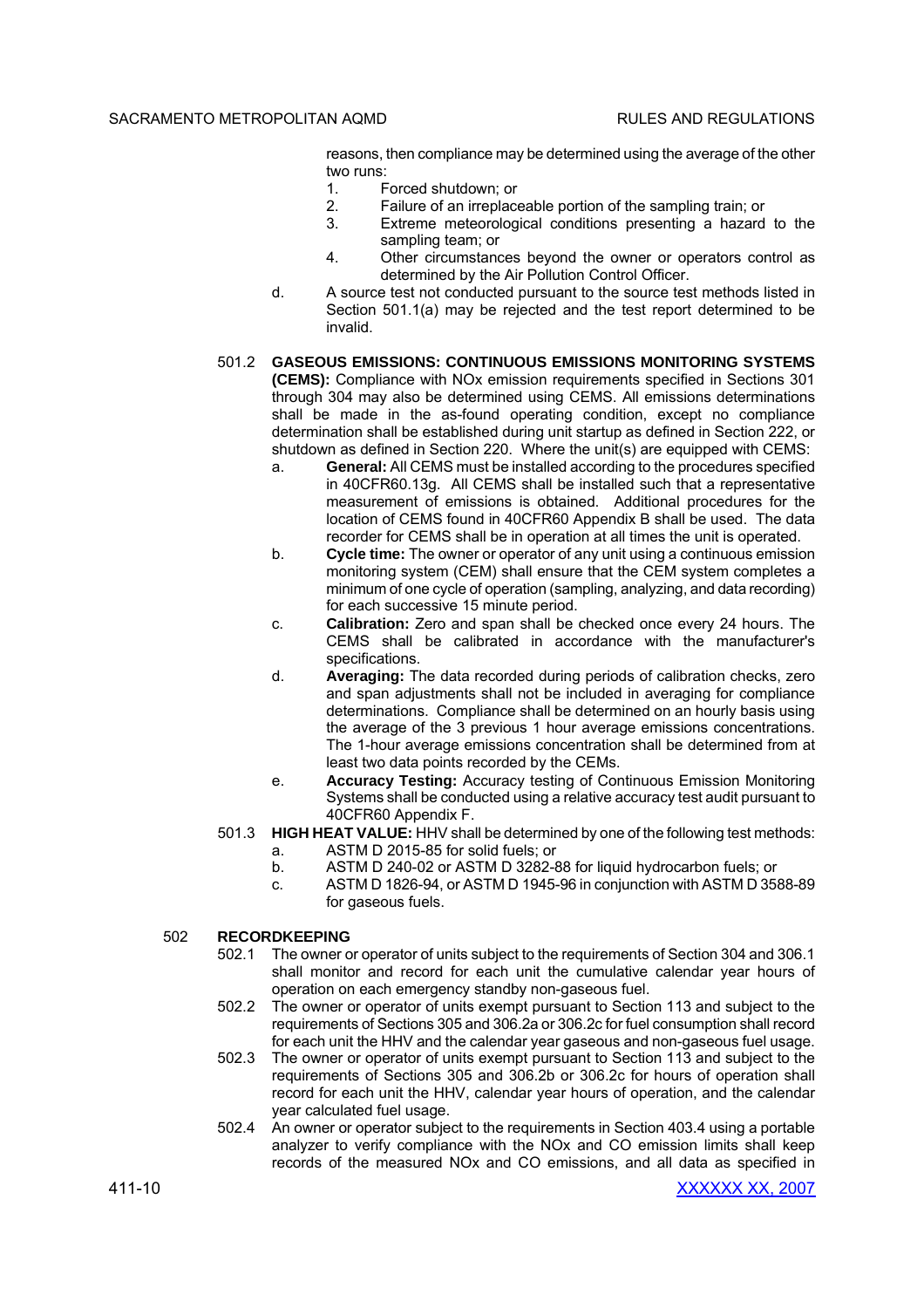Attachment B.

- 502.5 The owner or operator of any unit subject to Section 501 of this rule shall maintain copies of all CEMS data and final source test reports as applicable.
- 502.6 Records shall be maintained on-site for a continuous 5-year period and made available for review by the Air Pollution Control Officer upon request.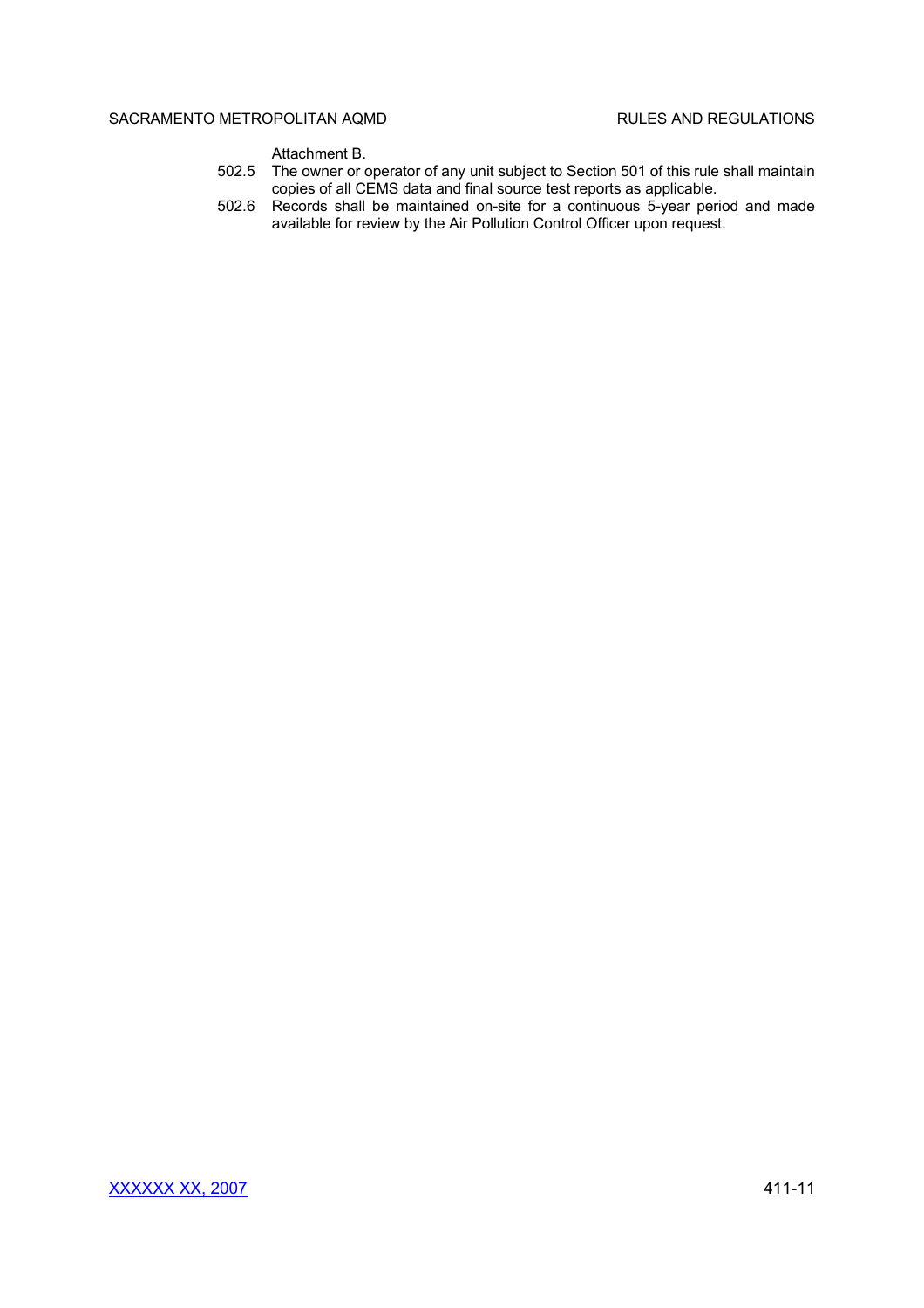# **Attachment A**

# **Tuning Procedure<sup>1</sup>**

## **A. Equipment Tuning Procedure for Forced-Draft Boilers, Steam Generators, and Process Heaters**

Nothing in this Tuning Procedure shall be construed to require any act or omission that would result in unsafe conditions or would be in violation of any regulation or requirement established by Factory Mutual, Industrial Risk Insurers, National Fire Prevention Association, the California Department of Industrial Relations (Occupational Safety and Health Division), the Federal Occupational Safety and Health Administration, or other relevant regulations and requirements.

- 1. Operate the unit at the firing rate most typical of normal operation. If the unit experiences significant load variations during normal operation, operate it at its average firing rate.
- 2. At this firing rate, record stack gas temperature, oxygen concentration, and CO concentration (for gaseous fuels) or smoke-spot number<sup>2</sup> (for liquid fuels), and observe flame conditions after unit operation stabilizes at the firing rate selected. If the excess oxygen in the stack gas is at the lower end of the range of typical minimum values<sup>3</sup> and if the CO emissions are low and there is no smoke, the unit is probably operating at near optimum efficiency - at this particular firing rate. However, complete the remaining portion of this procedure to determine whether still lower oxygen levels are practical.
- 3. Increase combustion air flow to the furnace until stack gas oxygen levels increase by one to two percent over the level measured in Step 2. As in Step 2, record the stack gas temperature, CO concentration (for gaseous fuels) or smoke-spot number (for liquid fuels), and observe flame conditions for these higher oxygen levels after boiler operation stabilizes.
- 4. Decrease combustion air flow until the stack gas oxygen concentration is at the level measured in Step 2. From this level gradually reduce the combustion air flow, in small increments. After each increment, record the stack gas temperature, oxygen concentration, CO concentration (for gaseous fuels) and smoke-spot number (for liquid fuels). Also, observe the flame and record any changes in its condition.
- 5. Continue to reduce combustion air flow stepwise, until one of these limits is reached:
	- a. Unacceptable flame conditions such as flame impingement on furnace walls or burner parts, excessive flame carryover, or flame instability.
	- b. Stack gas CO concentrations greater than 400 ppm.
	- c. Smoking at the stack.
	- d. Equipment-related limitations such as low wind box/furnace pressure differential, built in airlow limits, etc.
	- 1 . This tuning procedure is based on a tune-up procedure developed by KVB, Inc. for the EPA.
	- 2 . The smoke-spot number can be determined with ASTM test method D-2156 or with the Bacharach method.
	- 3 . Typical minimum oxygen levels for boilers at high firing rates are:
		- 1. For natural gas: 0.5 3%
		- 2. For liquid fuels: 2 4%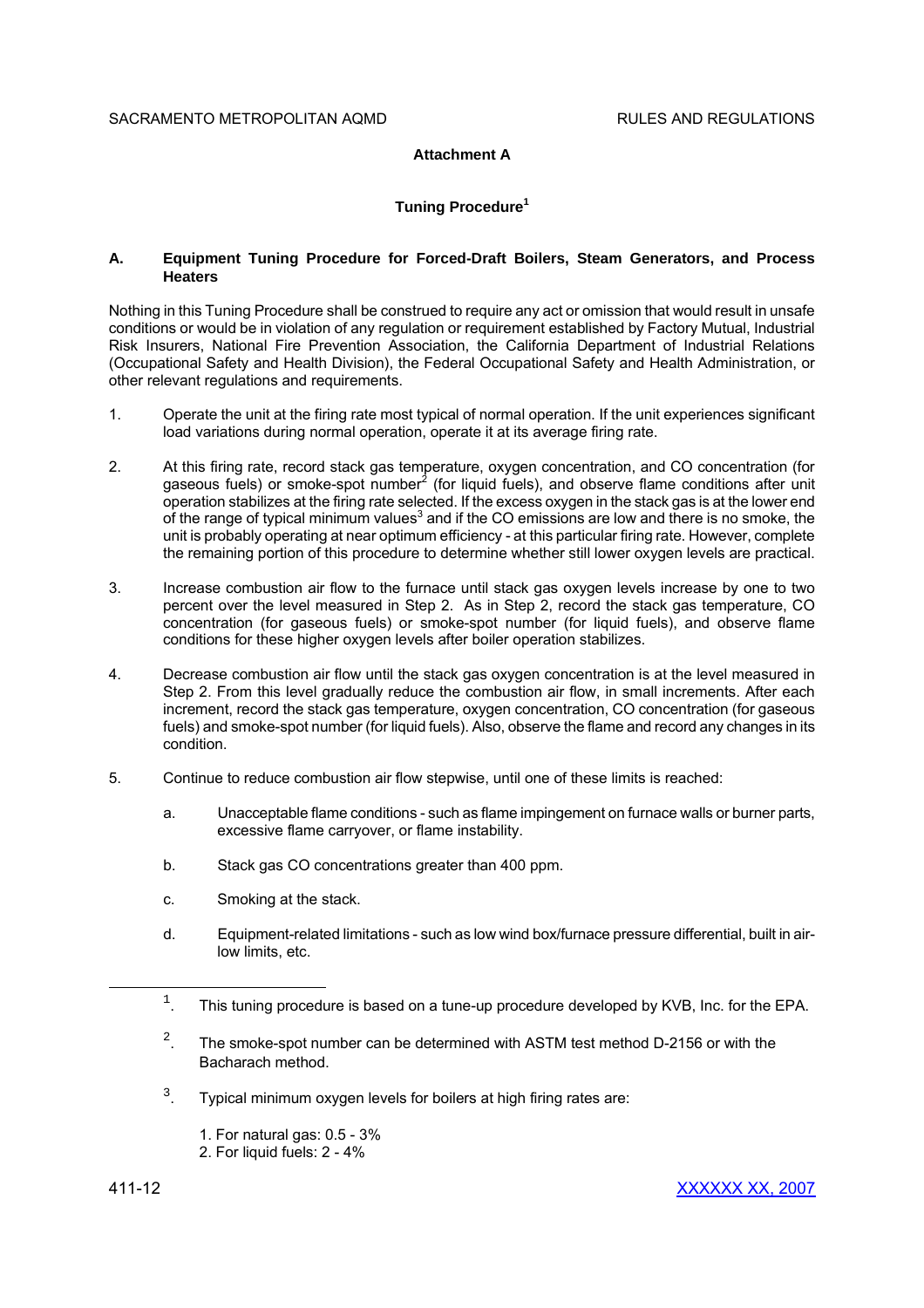- 6. Develop an  $O<sub>2</sub>$  /CO curve (for gaseous fuels) or 02/smoke curve (for liquid fuels) similar to those shown in Figures 1 and 2 using the excess oxygen and CO or smoke-spot number data obtained at each combustion air flow setting.
- 7. From the curves prepared in Step 6, find the stack gas oxygen levels where the CO emissions or smoke-spot number equal the following values:

| Fuel           | Measurement         | Value    |
|----------------|---------------------|----------|
| Gaseous        | <b>CO Emissions</b> | 400 ppm  |
| #1 and #2 oils | smoke-spot number   | number 1 |
| #4 Oil         | smoke-spot number   | number 2 |
| #5 Oil         | smoke-spot number   | number 3 |
| Other oils     | smoke-spot number   | number 4 |

The above conditions are referred to as the CO or smoke thresholds, or as the minimum excess oxygen levels.

Compare this minimum value of excess oxygen to the expected value provided by the combustion unit manufacturer. If the minimum level found is substantially higher than the value provided by the combustion unit manufacturer, burner adjustments can probably be made to improve fuel and air mix, thereby allowing operations with less air.

- 8. Add 0.5 to 2.0 percent to the minimum excess oxygen level found in Step 7 and reset burner controls to operate automatically at this higher stack gas oxygen level. This margin above the minimum oxygen level accounts for fuel variations, variations in atmospheric conditions, load changes, and nonrepeatability or play in automatic controls.
- 9. If the load of the combustion unit varies significantly during normal operation, repeat Steps 1-8 for firing rates that represent the upper and lower limits of the range of the load. Because control adjustments at one firing rate may affect conditions at other firing rates, it may not be possible to establish the optimum excess oxygen level at all firing rates. If this is the case, choose the burner control settings that give best performance over the range of firing rates. If one firing rate predominates, setting should optimize conditions at the rate.
- 10. Verify that the new settings can accommodate the sudden load changes that may occur in daily operation without adverse effects. Do this by increasing and decreasing load rapidly while observing the flame and stack. If any of the conditions in Step 5 result, reset the combustion controls to provide a slightly higher level of excess oxygen at the affected firing rates. Next, verify these new settings in a similar fashion. Then make sure that the final control settings are recorded at steady-state operating conditions for future reference.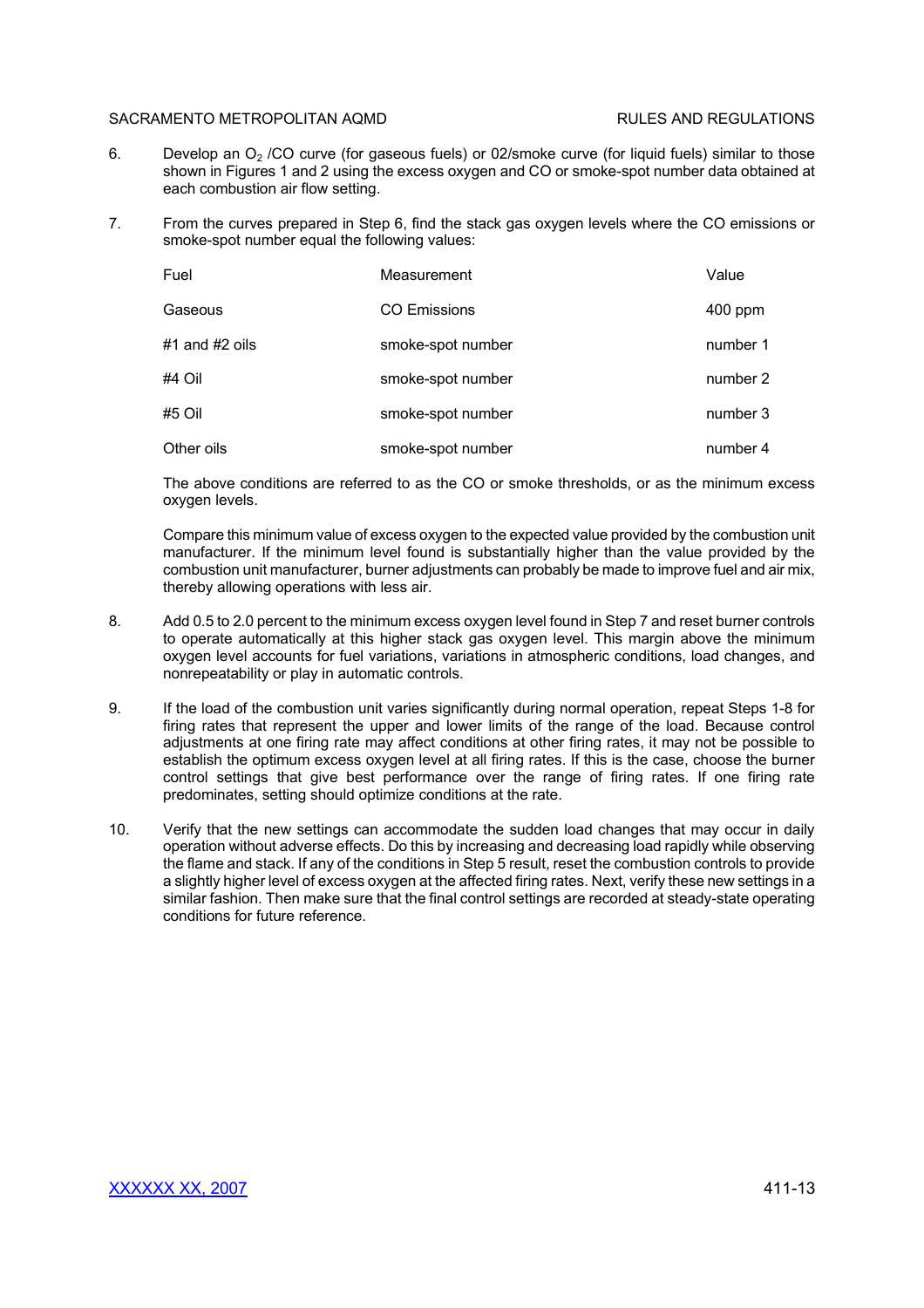

**Figure 1 Oxygen/CO Characteristic Curve**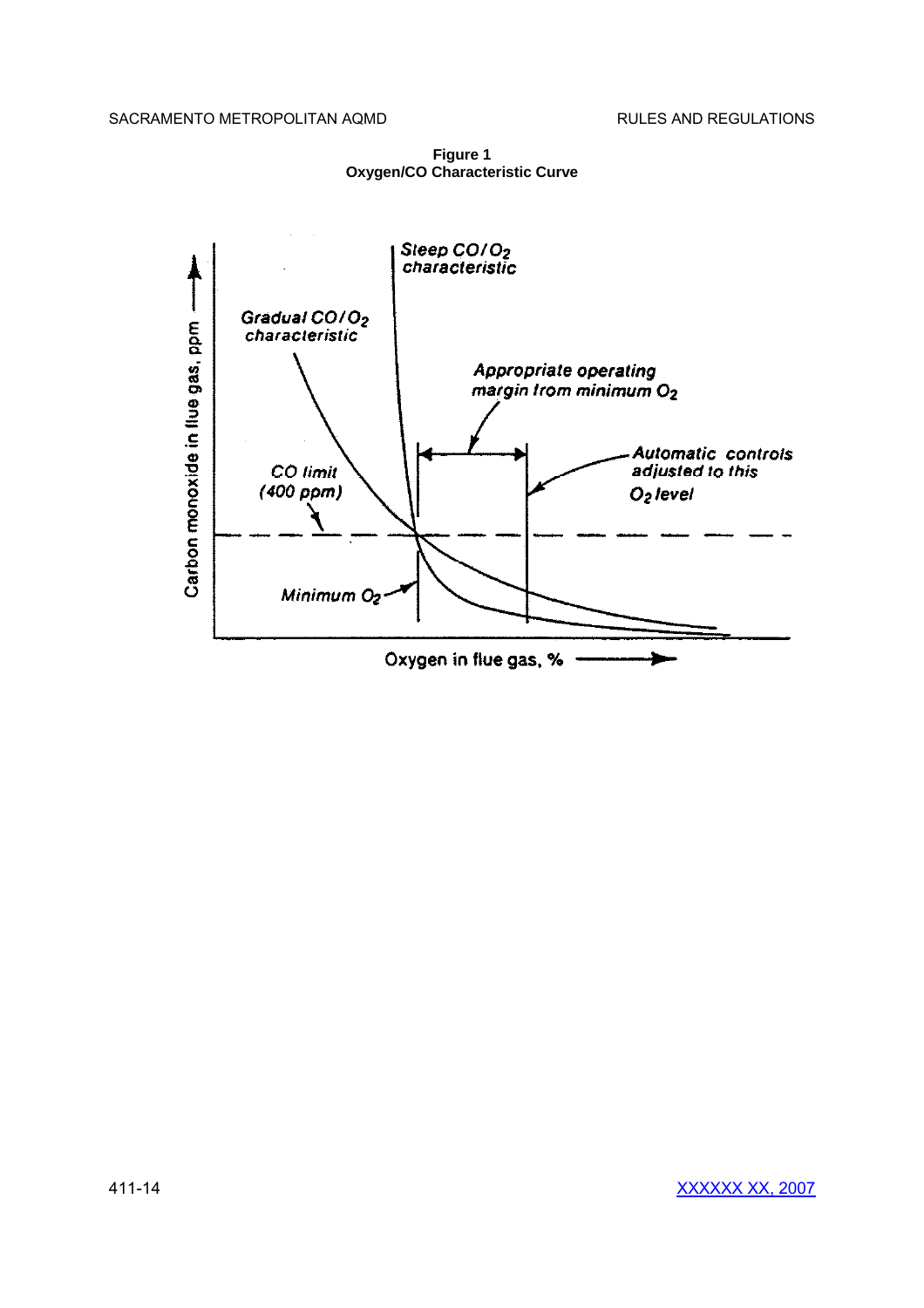

**Figure 2 Oxygen/Smoke Characteristic Curve**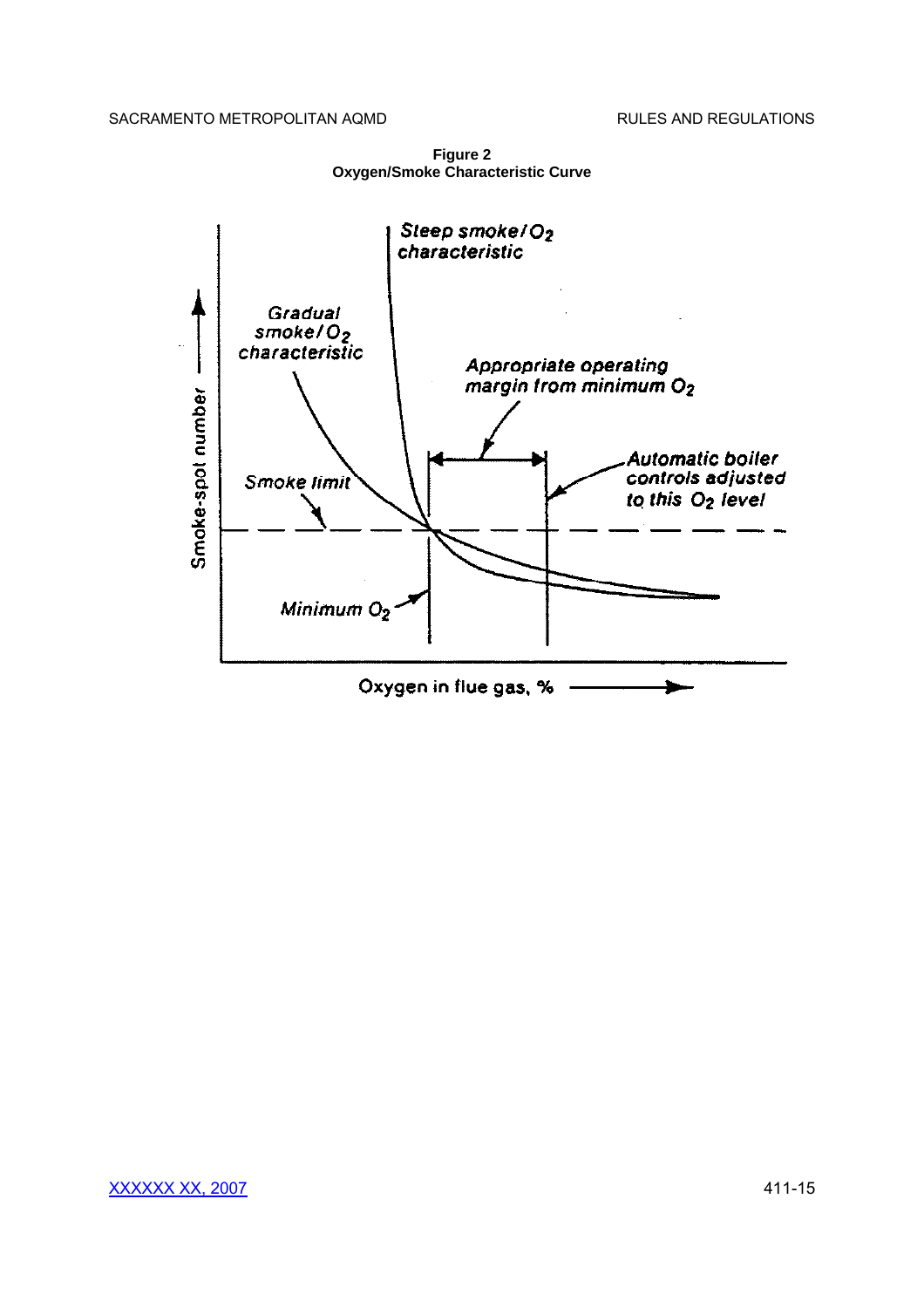# **B. Equipment Tuning Procedure for Natural Draft-Fired Boilers, Steam Generators, and Process Heaters.**

Nothing in this Tuning Procedure shall be construed to require any act or omission that would result in unsafe conditions or would be in violation of any regulation or requirement established by Factory Mutual, Industrial Risk Insurers, National Fire Prevention Association, the California Department of Industrial Relations (Occupational Safety and Health Division), the Federal Occupational Safety and Health Administration, or other relevant regulations, and requirements.

## 1. **PRELIMINARY ANALYSIS**

## a. CHECK THE OPERATING PRESSURE OR TEMPERATURE.

Operate the boiler, steam generator, or heater at the lowest acceptable pressure or temperature that will satisfy the load demand. This will minimize heat and radiation losses. Determine the pressure or temperature that will be used as a basis for comparative combustion analysis before and after tuneup.

b. CHECK OPERATING HOURS.

Plan the workload so that the boiler, steam generator, or process heater operates only the minimum hours and days necessary to perform the work required. Fewer operating hours will reduce fuel use and emissions.

c. CHECK AIR SUPPLY.

Sufficient fresh air supply is essential to ensure optimum combustion and the area of air supply openings must be in compliance with applicable codes and regulations. Air openings must be kept wide open when the burner is firing and clear from restriction to flow.

d. CHECK VENT.

Proper venting is essential to assure efficient combustion. Insufficient draft or overdraft promotes hazards and inefficient burning. Check to be sure that vent is in good condition, sized properly and with no obstructions.

e. COMBUSTION ANALYSIS.

Perform an "as is" combustion analysis (CO,  $O_2$ , etc.) with a warmed up unit at high and low fire, if possible. In addition to data obtained from combustion analysis, also record the following:

- ii. Inlet fuel pressure at burner (at high & low fire)
- ii. Draft above draft hood or barometric damper
	- 1) Draft hood: high, medium, and low
	- 2) Barometric Damper: high, medium, and low
- iii. Steam pressure, water temperature, or process fluid pressure or temperature entering and leaving the boiler, steam generator, or process heater.
- iv. Unit rate if meter is available.

With above conditions recorded, make the following checks and corrective actions as necessary:

## 1. **CHECKS & CORRECTIONS**

a. CHECK BURNER CONDITION.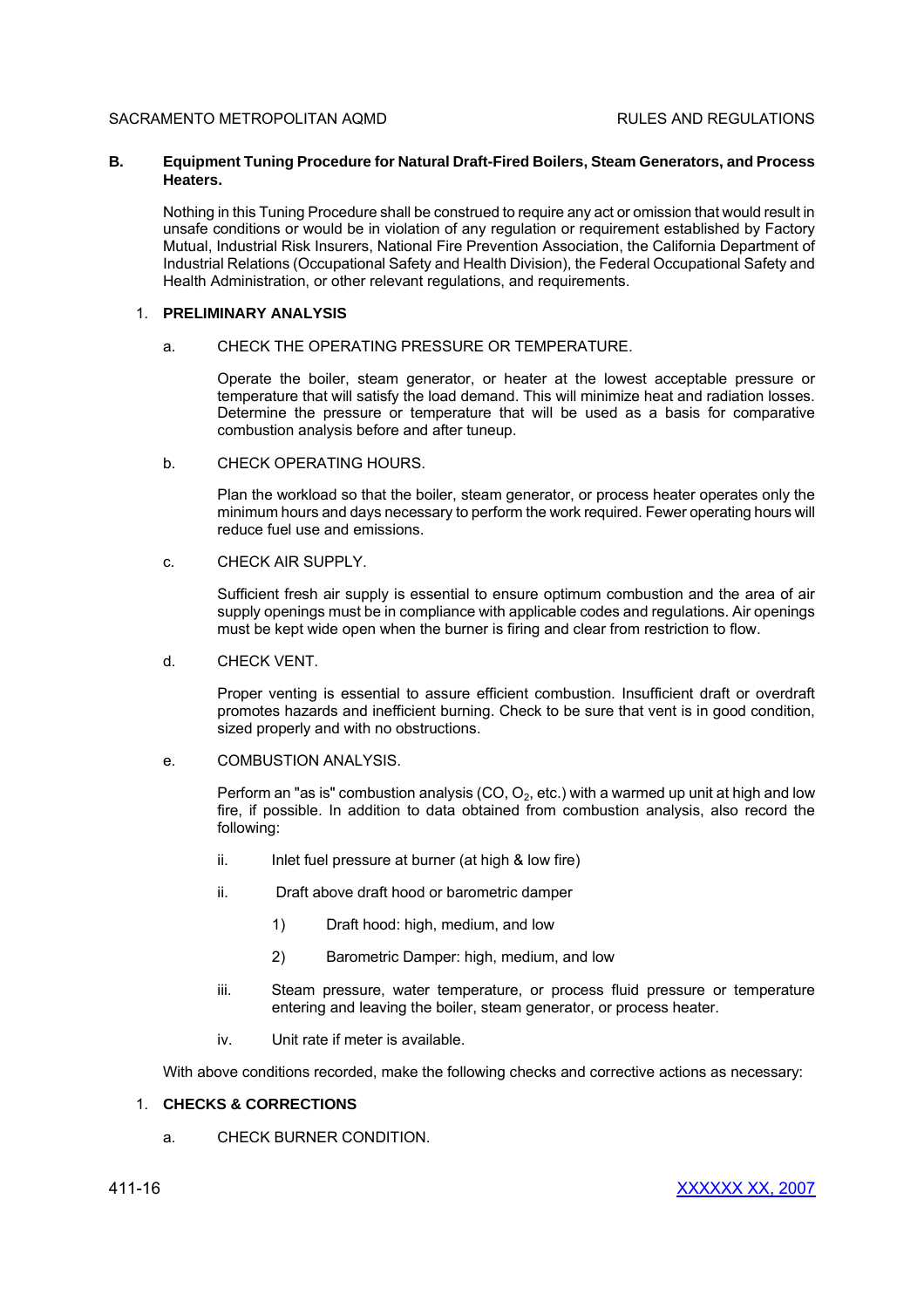## SACRAMENTO METROPOLITAN AOMD **REGULATIONS RULES AND REGULATIONS**

Dirty burners or burner orifices will cause boiler, steam generator, or process heater output rate and thermal efficiency to decrease. Clean burners and burner orifices thoroughly. Also, ensure that fuel filters and moisture traps are in place, clean, and operating properly, to prevent plugging of gas orifices. Confirm proper location and orientation of burner diffuser spuds, gas canes, etc. Look for any burned-off or missing burner parts, and replace as needed.

b. CHECK FOR CLEAN BOILER, STEAM GENERATOR, OR PROCESS HEATER TUBES & HEAT TRANSFER SURFACES.

External and internal build-up of sediment and scale on the heating surfaces creates an insulating effect that quickly reduces unit efficiency. Excessive fuel cost will result if the unit is not kept clean. Clean tube surfaces, remove scale and soot, assure proper process fluid flow and flue gas flow.

c. CHECK WATER TREATMENT & BLOWDOWN PROGRAM.

Soft water and the proper water or process fluid treatment must be uniformly used to minimize scale and corrosion. Timely flushing and periodic blowdown must be employed to eliminate sediment and scale build-up on a boiler, steam generator or process heater.

d. CHECK FOR STEAM, HOT WATER OR PROCESS FLUID LEAKS

Repair all leaks immediately since even small high-pressure leaks quickly lead to considerable fuel, water and steam losses. Be sure there are no leaks through the blow-off, drains, safety valve, by-pass lines or at the feed pump, if used.

# 2. **SAFETY CHECKS**

- a. Test primary and secondary low water level controls.
- b. Check operating and limit pressure and temperature controls.
- c. Check pilot safety shut off operation.
- d. Check safety valve pressure and capacity to meet boiler, steam generator or process heater requirements.
- e. Check limit safety control and spill switch.

## 3. **ADJUSTMENTS**

While taking combustion readings with a warmed up boiler, steam generator, or process heater at high fire perform checks and adjustments as follows:

- a. Adjust unit to fire at rate; record fuel manifold pressure.
- b. Adjust draft and/or fuel pressure to obtain acceptable, clean combustion at both high, medium and low fire. Carbon Monoxide (CO) value should always be below 400 parts per million (PPM) at  $3\%$   $0<sub>2</sub>$ . If CO is high make necessary adjustments.

Check to ensure boiler, steam generator, or process heater light offs are smooth and safe. A reduced fuel pressure test at both high and low fire should be conducted in accordance with the manufacturers instructions and maintenance manuals.

c. Check and adjust operation of modulation controller. Ensure proper, efficient and clean combustion through range of firing rates.

When above adjustments and corrections have been made, record all data.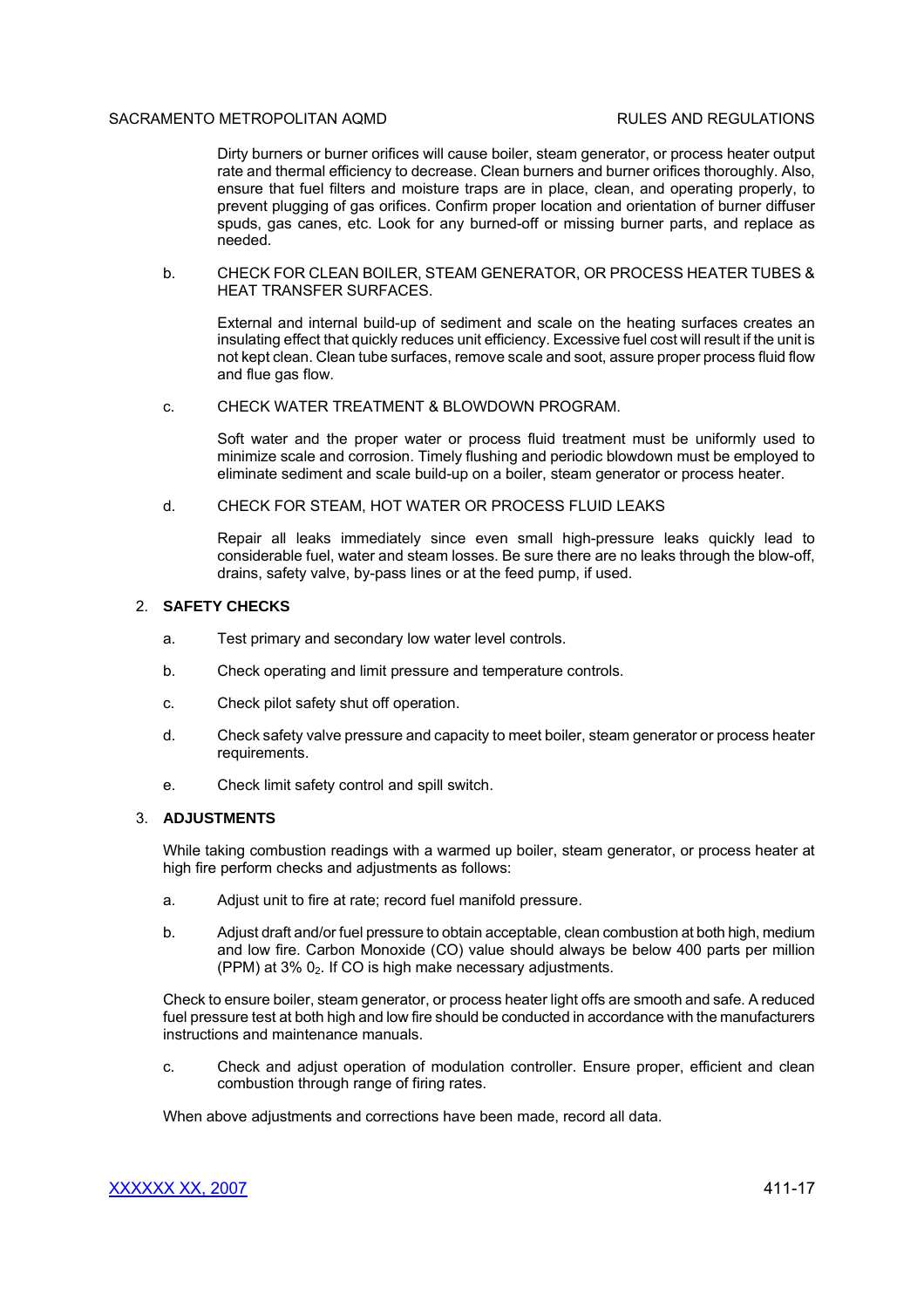# 4. **FINAL TEST**

Perform a final combustion analysis with a warmed up boiler, steam generator, or process heater at high, medium and low fire, whenever possible. In addition to data from combustion analysis, also check and record:

- a. Fuel pressure at burner (High, Medium, and Low).
- b. Draft above draft hood or barometric damper (High, Medium and Low).
- c. Steam pressure or water temperature entering and leaving boiler, steam generator, or process heater.
- d. Unit rate if meter is available.

When the above checks and adjustments have been made, record data and attach combustion analysis data to boiler, steam generator, or process heater records indicating name and signature of person, title, company name, company address and date the tune-up was performed.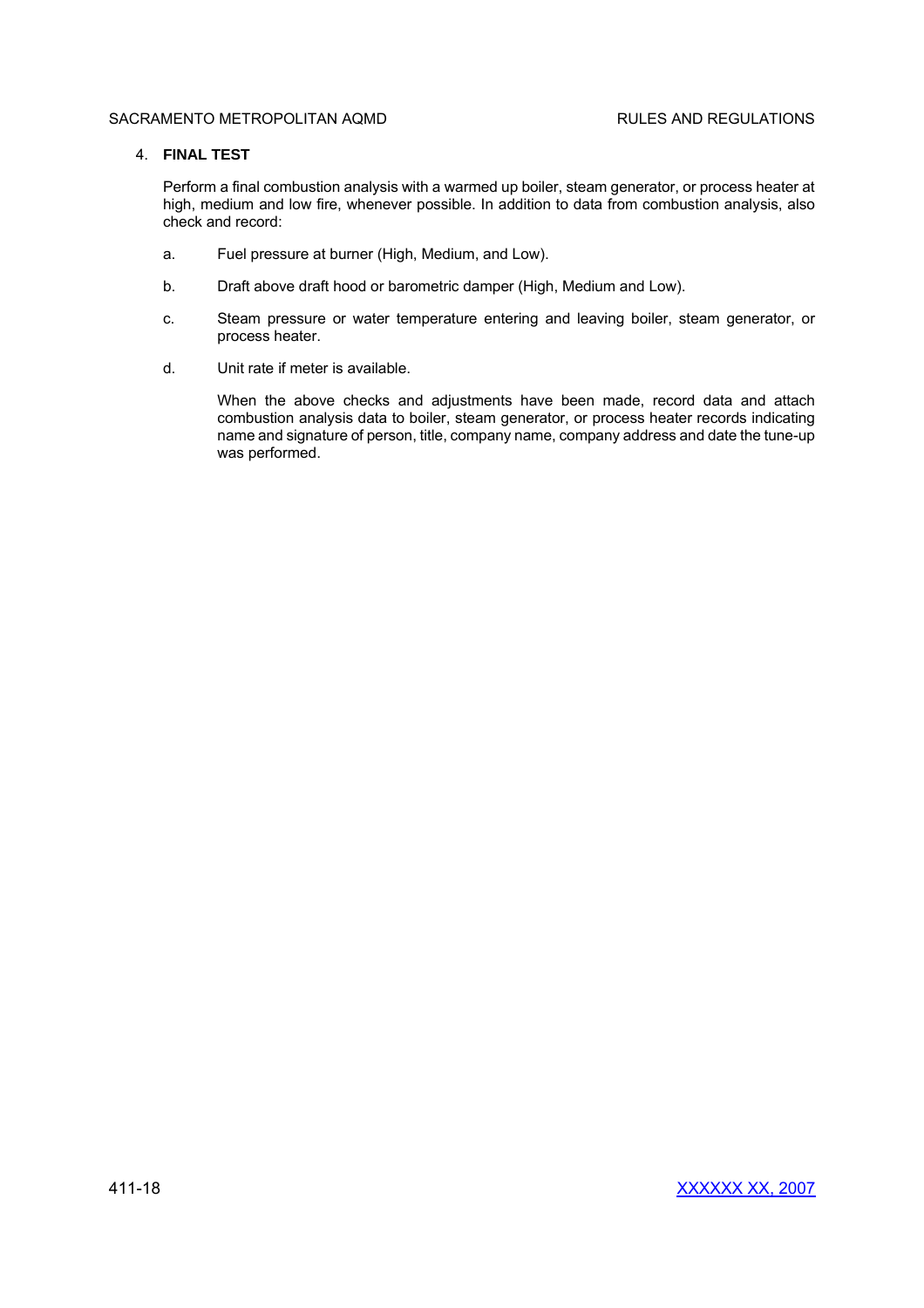# **Attachment B**

## **Approvable Portable Analyzer**

A. **General:** A portable analyzer consists of a sample interface, a gas detector, and a data recorder, and is used to quantitatively analyze stack gas for one or more components. A portable analyzer for CO, O2, or NOx shall be considered approved by the District if it adheres to the standards that are set forth in this section, is used in accordance with the standards of this section, and is used in accordance with the manufacturer's specifications. Other portable analyzers and techniques are approvable on a case by case basis.

## B. **Definitions:**

**Sample interface:** That portion of the portable analyzer used for one or more of the following: sample acquisition, sample transport, sample conditioning, or protection of the portable analyzer from the effects of the stack effluent.

**Gas detector:** That portion of the portable analyzer that senses the gas to be measured and generates an output proportional to the gas concentration.

**Data recorder:** A strip chart recorder, digital recorder, or any other device used for recording or displaying measurement data from the gas detector output.

**Resolution:** The smallest increment of output that the gas detector will provide. This value should be reported by the equipment manufacturer.

**Error:** The maximum standard measurement error over the measurement range. This value should be reported by the equipment manufacturer.

**Detection Limit:** The lowest concentration of gas that can be detected by the gas detector. This value should be reported by the equipment manufacturer.

**Response Time:** The amount of time required for the portable analyzer to display 95% of a step change in gas concentration on the data recorder.

C. **Equipment:** The portable analyzer shall adhere to the standards tabulated below for each of the pollutants that it is intended to measure. All values in the table refer to maximum values. In addition to the parameters contained in the table, the minimum upper limit of the measurement range shall be equal to 1.5 times the emission limit for the species being measured.

| <b>Detector</b> | <b>Resolution</b> | Error      | <b>Detection Limit</b> | <b>Response Time</b> |
|-----------------|-------------------|------------|------------------------|----------------------|
| CO              | 20 ppm            | $± 50$ ppm | 50 ppm                 | min                  |
| O <sub>2</sub>  | 0.5%              | ± 1.0%     | 0%                     | 1 min                |
| <b>NOx</b>      | 2 ppm             | $± 5$ ppm  | 5 ppm                  | $1$ min              |

D. **Calibration:** Each gas detector shall be calibrated a minimum of once every six months and all instrument calibration data shall be kept on file with the monthly analyses. If the manufacturer recommends calibration more than once every six months, then the instrument calibration shall follow the manufacturer's recommended interval. Two calibration gases are required, the upper limit calibration gas shall have a concentration of 60-100% of the upper limit of the measurement range and the lower limit calibration gas shall have a concentration from 0-10% of the upper limit of the measurement range. Ambient air may be used as the upper limit calibration gas for O2 and may be used as the lower limit calibration gas for both NOx and CO. The system response time shall be determined during the gas detector calibration. The portable analyzer shall first be purged with ambient air. Calibration gas is then provided to the portable analyzer through a tubing length typically used during analysis. The time necessary for the data recorder to display a concentration equal to 95% of the final steady state concentration shall be recorded as the response time.